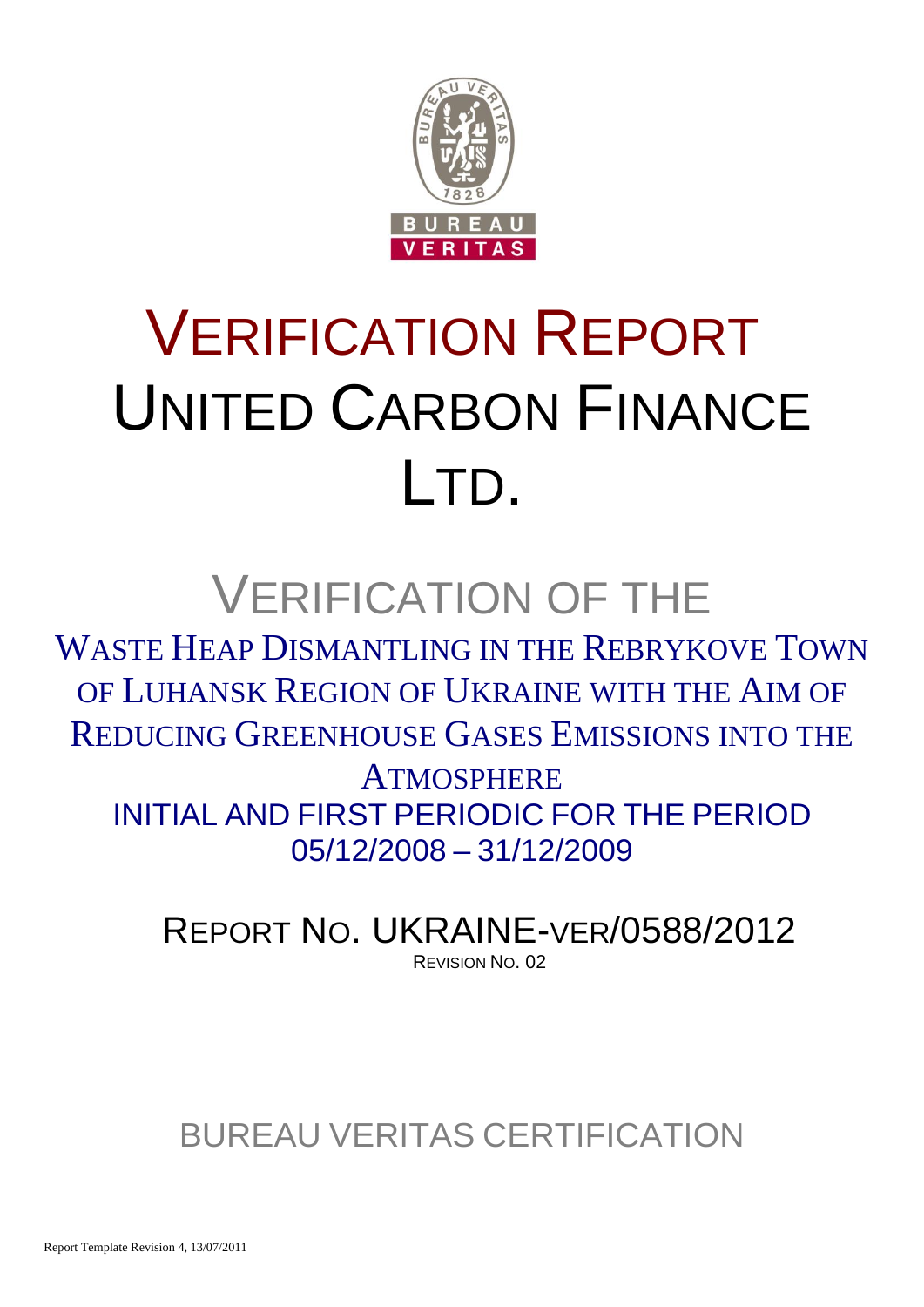

#### VERIFICATION REPORT

| Date of first issue:<br>07/08/2012                                                                                                                                           |                                                                                                                                                                                                                                                                                                                                                                                                                                                                                                                                                                                                                                                                                                                                                                                                                       | Organizational unit:   |  | <b>Bureau Veritas Certification</b>                                                                  |                                                                                                                                                                                                                                                                                                                                                                                                                                                                                                                                                                                                                                                                                                                                                                                                                                                                                                                                                                                                                                                                                                                                                                                                                                                                                                                                                                                                  |  |
|------------------------------------------------------------------------------------------------------------------------------------------------------------------------------|-----------------------------------------------------------------------------------------------------------------------------------------------------------------------------------------------------------------------------------------------------------------------------------------------------------------------------------------------------------------------------------------------------------------------------------------------------------------------------------------------------------------------------------------------------------------------------------------------------------------------------------------------------------------------------------------------------------------------------------------------------------------------------------------------------------------------|------------------------|--|------------------------------------------------------------------------------------------------------|--------------------------------------------------------------------------------------------------------------------------------------------------------------------------------------------------------------------------------------------------------------------------------------------------------------------------------------------------------------------------------------------------------------------------------------------------------------------------------------------------------------------------------------------------------------------------------------------------------------------------------------------------------------------------------------------------------------------------------------------------------------------------------------------------------------------------------------------------------------------------------------------------------------------------------------------------------------------------------------------------------------------------------------------------------------------------------------------------------------------------------------------------------------------------------------------------------------------------------------------------------------------------------------------------------------------------------------------------------------------------------------------------|--|
|                                                                                                                                                                              |                                                                                                                                                                                                                                                                                                                                                                                                                                                                                                                                                                                                                                                                                                                                                                                                                       | <b>Holding SAS</b>     |  |                                                                                                      |                                                                                                                                                                                                                                                                                                                                                                                                                                                                                                                                                                                                                                                                                                                                                                                                                                                                                                                                                                                                                                                                                                                                                                                                                                                                                                                                                                                                  |  |
| Client:                                                                                                                                                                      |                                                                                                                                                                                                                                                                                                                                                                                                                                                                                                                                                                                                                                                                                                                                                                                                                       | Client ref.:           |  |                                                                                                      |                                                                                                                                                                                                                                                                                                                                                                                                                                                                                                                                                                                                                                                                                                                                                                                                                                                                                                                                                                                                                                                                                                                                                                                                                                                                                                                                                                                                  |  |
| United Carbon Finance Ltd.                                                                                                                                                   |                                                                                                                                                                                                                                                                                                                                                                                                                                                                                                                                                                                                                                                                                                                                                                                                                       | Tahir Musayev          |  |                                                                                                      |                                                                                                                                                                                                                                                                                                                                                                                                                                                                                                                                                                                                                                                                                                                                                                                                                                                                                                                                                                                                                                                                                                                                                                                                                                                                                                                                                                                                  |  |
| Summary:<br>Supervisory Committee, as well as the host country criteria.                                                                                                     |                                                                                                                                                                                                                                                                                                                                                                                                                                                                                                                                                                                                                                                                                                                                                                                                                       |                        |  | Verification Report & Opinion, was conducted using Bureau Veritas Certification internal procedures. | Bureau Veritas Certification has made the initial and first periodic verification of the "Waste Heap Dismantling<br>in the Rebrykove Town of Luhansk Region of Ukraine with the Aim of Reducing Greenhouse Gases Emissions<br>into the Atmosphere" project of «Temp LTD-A» LLC located in located in Antracite, Rovenky, Krasnyi Luch<br>Towns, Luhansk region, Ukraine, and applying JI specific approach, on the basis of UNFCCC criteria for the JI,<br>as well as criteria given to provide for consistent project operations, monitoring and reporting. UNFCCC criteria<br>refer to Article 6 of the Kyoto Protocol, the JI rules and modalities and the subsequent decisions by the JI<br>The verification scope is defined as a periodic independent review and ex post determination by the Accredited<br>Entity of the monitored reductions in GHG emissions during defined verification period, and consisted of the<br>following three phases: i) desk review of the monitoring report against project design and the baseline and<br>monitoring plan; ii) follow-up interviews with project stakeholders; iii) resolution of outstanding issues and the<br>issuance of the final verification report and opinion. The overall verification, from Contract Review to<br>The first output of the verification process is a list of Clarification, Corrective Actions Requests, Forward |  |
| Actions Requests (CR, CAR and FAR), presented in Appendix A.                                                                                                                 |                                                                                                                                                                                                                                                                                                                                                                                                                                                                                                                                                                                                                                                                                                                                                                                                                       |                        |  |                                                                                                      |                                                                                                                                                                                                                                                                                                                                                                                                                                                                                                                                                                                                                                                                                                                                                                                                                                                                                                                                                                                                                                                                                                                                                                                                                                                                                                                                                                                                  |  |
|                                                                                                                                                                              | In summary, Bureau Veritas Certification confirms that the project is implemented as planned and described in<br>approved project design documents. Installed equipment being essential for generating emission reduction<br>runs reliably and is calibrated appropriately. The monitoring system is in place and the project is generating<br>GHG emission reductions. The GHG emission reduction is calculated accurately and without material errors,<br>omissions, or misstatements, and the ERUs issued totalize 1928171 tonnes of CO2 equivalent for the<br>monitoring period from 05/12/2008 to 31/12/2009.<br>Our opinion relates to the project's GHG emissions and resulting GHG emission reductions reported and<br>related to the approved project baseline and monitoring, and its associated documents. |                        |  |                                                                                                      |                                                                                                                                                                                                                                                                                                                                                                                                                                                                                                                                                                                                                                                                                                                                                                                                                                                                                                                                                                                                                                                                                                                                                                                                                                                                                                                                                                                                  |  |
| Report No.:<br>UKRAINE-ver/0588/2012                                                                                                                                         |                                                                                                                                                                                                                                                                                                                                                                                                                                                                                                                                                                                                                                                                                                                                                                                                                       | Subject Group:         |  |                                                                                                      |                                                                                                                                                                                                                                                                                                                                                                                                                                                                                                                                                                                                                                                                                                                                                                                                                                                                                                                                                                                                                                                                                                                                                                                                                                                                                                                                                                                                  |  |
|                                                                                                                                                                              | JI                                                                                                                                                                                                                                                                                                                                                                                                                                                                                                                                                                                                                                                                                                                                                                                                                    |                        |  |                                                                                                      |                                                                                                                                                                                                                                                                                                                                                                                                                                                                                                                                                                                                                                                                                                                                                                                                                                                                                                                                                                                                                                                                                                                                                                                                                                                                                                                                                                                                  |  |
| Project title:<br>"Waste Heap Dismantling in the Rebrykove Town of<br>Luhansk Region of Ukraine with the Aim of Reducing<br>Greenhouse Gases Emissions into the Atmosphere"/ |                                                                                                                                                                                                                                                                                                                                                                                                                                                                                                                                                                                                                                                                                                                                                                                                                       |                        |  |                                                                                                      |                                                                                                                                                                                                                                                                                                                                                                                                                                                                                                                                                                                                                                                                                                                                                                                                                                                                                                                                                                                                                                                                                                                                                                                                                                                                                                                                                                                                  |  |
| Work carried out by:                                                                                                                                                         |                                                                                                                                                                                                                                                                                                                                                                                                                                                                                                                                                                                                                                                                                                                                                                                                                       |                        |  |                                                                                                      |                                                                                                                                                                                                                                                                                                                                                                                                                                                                                                                                                                                                                                                                                                                                                                                                                                                                                                                                                                                                                                                                                                                                                                                                                                                                                                                                                                                                  |  |
| Kateryna Zinevych - Team Leader, Lead Verifier                                                                                                                               |                                                                                                                                                                                                                                                                                                                                                                                                                                                                                                                                                                                                                                                                                                                                                                                                                       |                        |  |                                                                                                      |                                                                                                                                                                                                                                                                                                                                                                                                                                                                                                                                                                                                                                                                                                                                                                                                                                                                                                                                                                                                                                                                                                                                                                                                                                                                                                                                                                                                  |  |
| Sergiy Kustovskyy - Team Member, Verifier                                                                                                                                    |                                                                                                                                                                                                                                                                                                                                                                                                                                                                                                                                                                                                                                                                                                                                                                                                                       |                        |  |                                                                                                      |                                                                                                                                                                                                                                                                                                                                                                                                                                                                                                                                                                                                                                                                                                                                                                                                                                                                                                                                                                                                                                                                                                                                                                                                                                                                                                                                                                                                  |  |
| Vladimir Lukin - Team member, Technical specialist<br>Work reviewed by:                                                                                                      |                                                                                                                                                                                                                                                                                                                                                                                                                                                                                                                                                                                                                                                                                                                                                                                                                       |                        |  |                                                                                                      |                                                                                                                                                                                                                                                                                                                                                                                                                                                                                                                                                                                                                                                                                                                                                                                                                                                                                                                                                                                                                                                                                                                                                                                                                                                                                                                                                                                                  |  |
| Ivan Sokolov - Internal Technical Reviewer                                                                                                                                   |                                                                                                                                                                                                                                                                                                                                                                                                                                                                                                                                                                                                                                                                                                                                                                                                                       |                        |  | No distribution without permission from the                                                          |                                                                                                                                                                                                                                                                                                                                                                                                                                                                                                                                                                                                                                                                                                                                                                                                                                                                                                                                                                                                                                                                                                                                                                                                                                                                                                                                                                                                  |  |
| Alexey Kulakov - Technical Specialist                                                                                                                                        |                                                                                                                                                                                                                                                                                                                                                                                                                                                                                                                                                                                                                                                                                                                                                                                                                       |                        |  | Client or responsible organizational unit                                                            |                                                                                                                                                                                                                                                                                                                                                                                                                                                                                                                                                                                                                                                                                                                                                                                                                                                                                                                                                                                                                                                                                                                                                                                                                                                                                                                                                                                                  |  |
| Work approved by:                                                                                                                                                            |                                                                                                                                                                                                                                                                                                                                                                                                                                                                                                                                                                                                                                                                                                                                                                                                                       |                        |  |                                                                                                      |                                                                                                                                                                                                                                                                                                                                                                                                                                                                                                                                                                                                                                                                                                                                                                                                                                                                                                                                                                                                                                                                                                                                                                                                                                                                                                                                                                                                  |  |
| Ivan Sokolov - Climate Change Operational                                                                                                                                    |                                                                                                                                                                                                                                                                                                                                                                                                                                                                                                                                                                                                                                                                                                                                                                                                                       |                        |  | Limited distribution                                                                                 |                                                                                                                                                                                                                                                                                                                                                                                                                                                                                                                                                                                                                                                                                                                                                                                                                                                                                                                                                                                                                                                                                                                                                                                                                                                                                                                                                                                                  |  |
| Manager                                                                                                                                                                      |                                                                                                                                                                                                                                                                                                                                                                                                                                                                                                                                                                                                                                                                                                                                                                                                                       | Holding                |  |                                                                                                      |                                                                                                                                                                                                                                                                                                                                                                                                                                                                                                                                                                                                                                                                                                                                                                                                                                                                                                                                                                                                                                                                                                                                                                                                                                                                                                                                                                                                  |  |
| Date of this revision:<br>11/09/2012                                                                                                                                         | Rev. No.:<br>$02 -$                                                                                                                                                                                                                                                                                                                                                                                                                                                                                                                                                                                                                                                                                                                                                                                                   | Number of pages:<br>27 |  | Unrestricted distribution                                                                            |                                                                                                                                                                                                                                                                                                                                                                                                                                                                                                                                                                                                                                                                                                                                                                                                                                                                                                                                                                                                                                                                                                                                                                                                                                                                                                                                                                                                  |  |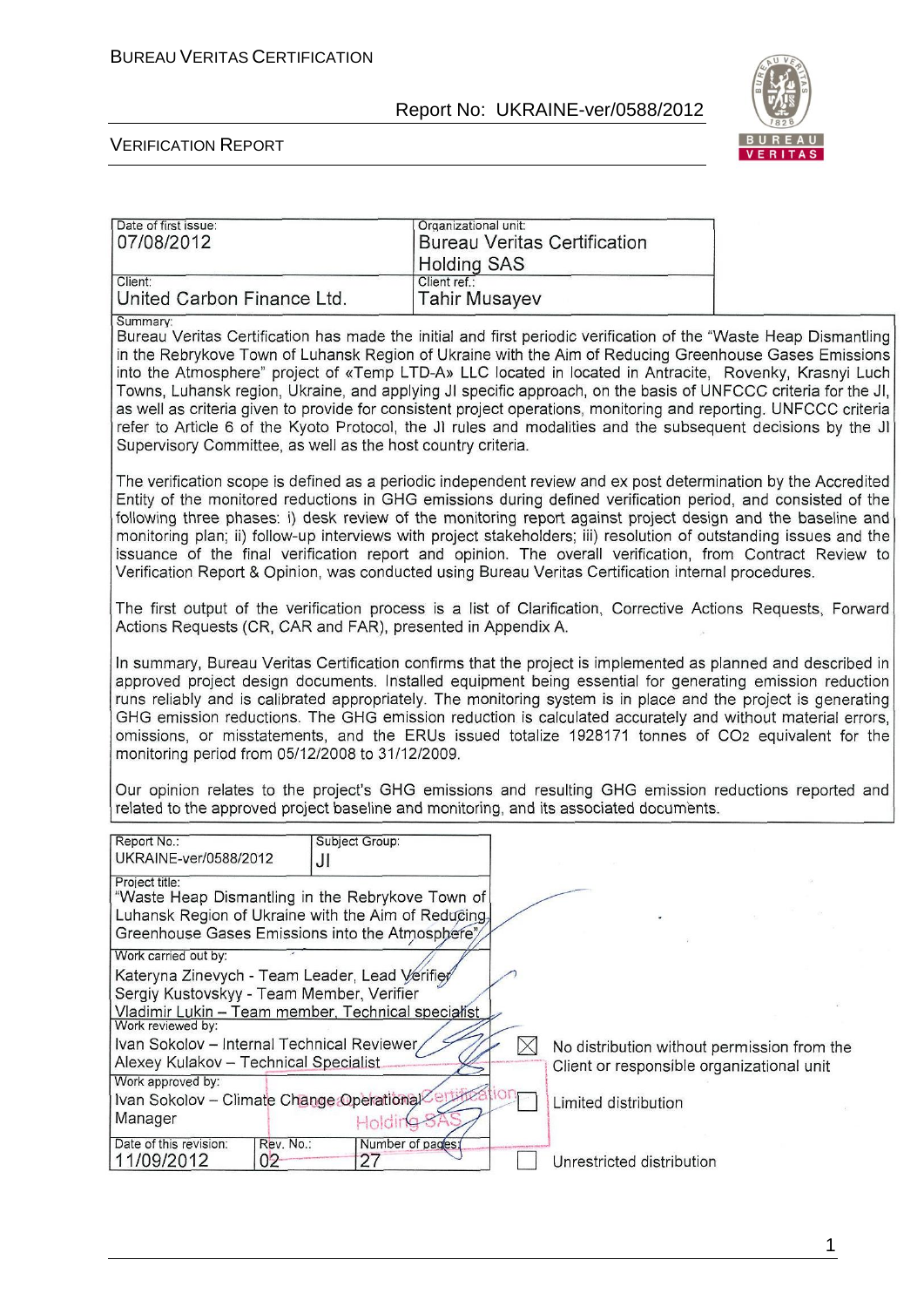VERIFICATION REPORT

| $\overline{1}$ |                                                                                |                |
|----------------|--------------------------------------------------------------------------------|----------------|
| 1.1            | Objective                                                                      | 3              |
| 1.2            | Scope                                                                          | 3              |
| 1.3            | <b>Verification Team</b>                                                       | 3              |
| $\overline{2}$ |                                                                                |                |
| 2.1            | <b>Review of Documents</b>                                                     | $\overline{4}$ |
| 2.2            | Follow-up Interviews                                                           | $\overline{4}$ |
| 2.3            | Resolution of Clarification, Corrective and Forward Action Requests            | 5              |
| 3              |                                                                                |                |
| 3.1            | Remaining issues and FARs from previous verifications                          | 6              |
| 3.2            | Project approval by Parties involved (90-91)                                   | 6              |
| 3.3            | Project implementation (92-93)                                                 | 6              |
| 3.4            | Compliance of the monitoring plan with the monitoring methodology<br>$(94-98)$ | $\overline{7}$ |
| 3.5            | Revision of monitoring plan (99-100)                                           | 8              |
| 3.6            | Data management (101)                                                          | 8              |
| 3.7            | Verification regarding programmes of activities (102-110)                      | 8              |
| 4              |                                                                                |                |
| 5              |                                                                                |                |
|                |                                                                                |                |

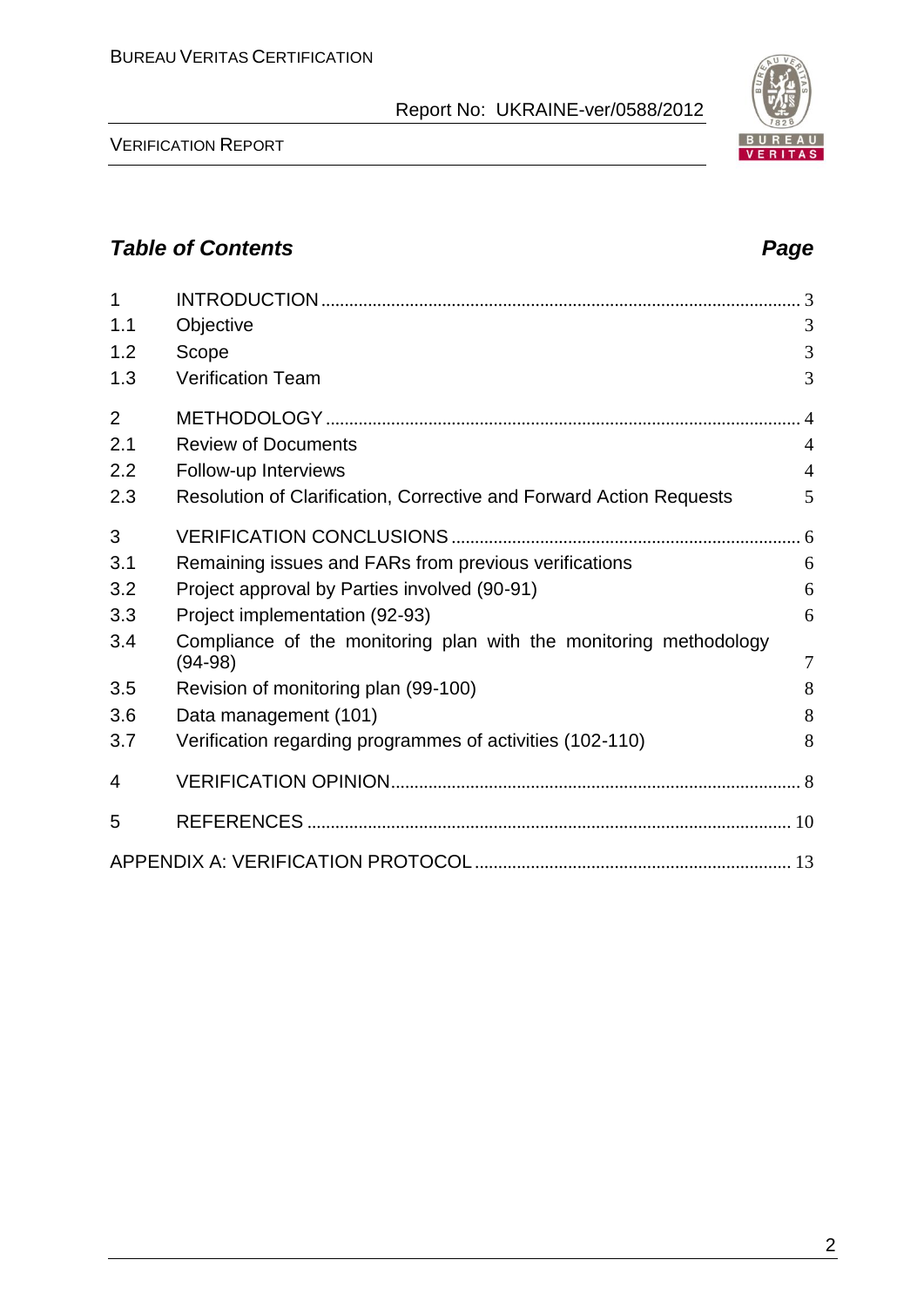

VERIFICATION REPORT

#### **1 INTRODUCTION**

United Carbon Finance Ltd. has commissioned Bureau Veritas Certification to verify the emissions reductions of its JI project "Waste Heap Dismantling in the Rebrykove Town of Luhansk Region of Ukraine with the Aim of Reducing Greenhouse Gases Emissions into the Atmosphere" (hereafter called "the project") at Sverdlovsk, Luhansk region, Ukraine.

This report summarizes the findings of the verification of the project, performed on the basis of UNFCCC criteria, as well as criteria given to provide for consistent project operations, monitoring and reporting.

#### **1.1 Objective**

Verification is the periodic independent review and ex post determination by the Accredited Independent Entity of the monitored reductions in GHG emissions during defined verification period.

The objective of verification can be divided in Initial Verification and Periodic Verification.

UNFCCC criteria refer to Article 6 of the Kyoto Protocol, the JI rules and modalities and the subsequent decisions by the JI Supervisory Committee, as well as the host country criteria.

#### **1.2 Scope**

The verification scope is defined as an independent and objective review of the project design document, the project's baseline study, monitoring plan and monitoring report, and other relevant documents. The information in these documents is reviewed against Kyoto Protocol requirements, UNFCCC rules and associated interpretations.

The verification is not meant to provide any consulting towards the Client. However, stated requests for clarifications, corrective and/or forward actions may provide input for improvement of the project monitoring towards reductions in the GHG emissions.

#### **1.3 Verification Team**

The verification team consists of the following personnel:

Kateryna Zinevych Bureau Veritas Certification Team Leader, Climate Change Lead Verifier

Sergiy Kustovskyy Bureau Veritas Certification Team Member, Climate Change Verifier

Vladimir Lukin Bureau Veritas Certification Technical specialist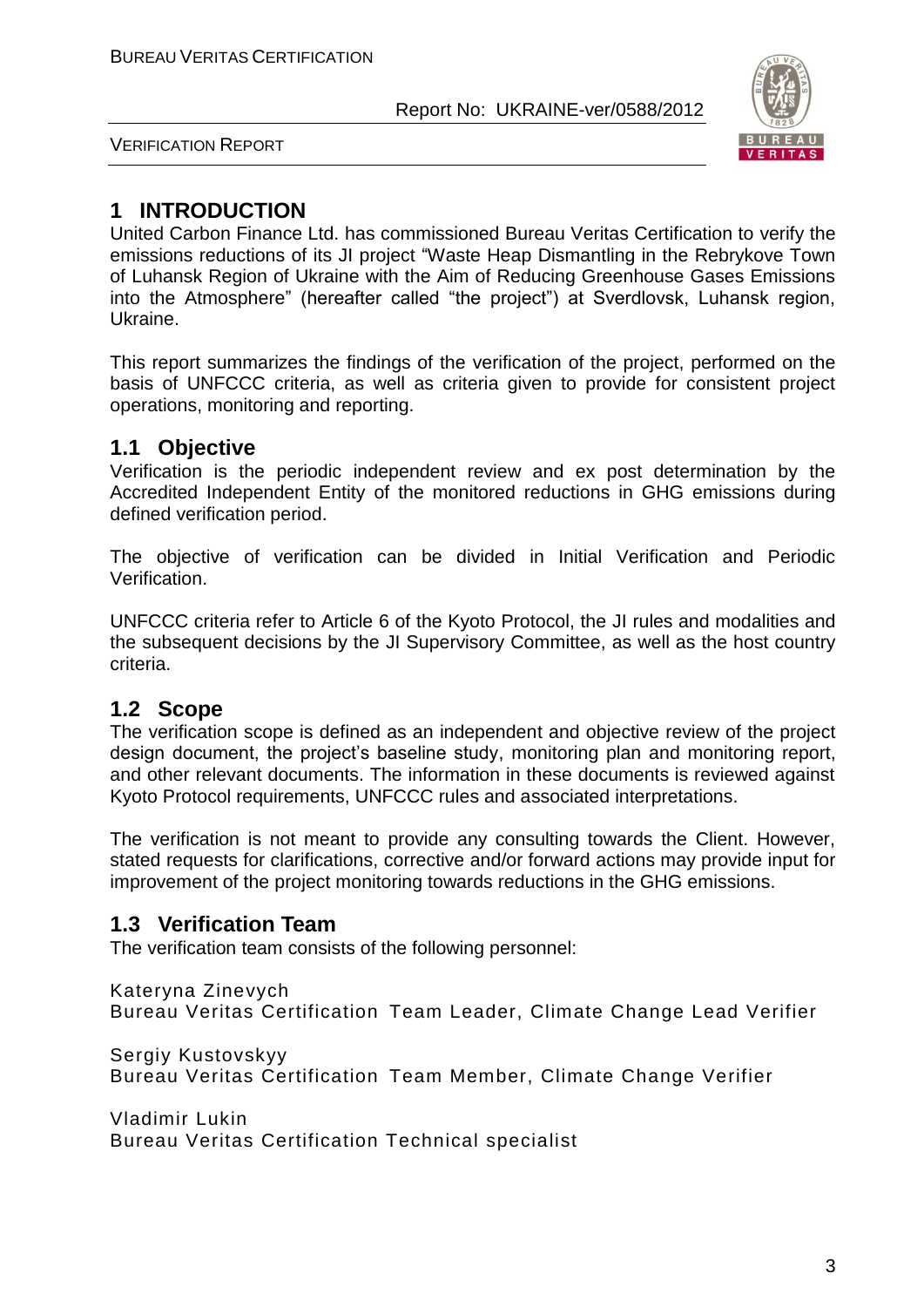

VERIFICATION REPORT

This determination report was reviewed by:

Ivan Sokolov Bureau Veritas Certification Internal Technical Reviewer

Alexey Kulakov Bureau Veritas Certification Technical Specialist

#### **2 METHODOLOGY**

The overall verification, from Contract Review to Verification Report & Opinion, was conducted using Bureau Veritas Certification internal procedures.

In order to ensure transparency, a verification protocol was customized for the project, according to the version 01 of the Joint Implementation Determination and Verification Manual, issued by the Joint Implementation Supervisory Committee at its 19 meeting on 04/12/2009. The protocol shows, in a transparent manner, criteria (requirements), means of verification and the results from verifying the identified criteria. The verification protocol serves the following purposes:

- It organizes, details and clarifies the requirements a JI project is expected to meet;
- It ensures a transparent verification process where the verifier will document how a particular requirement has been verified and the result of the verification.

The completed verification protocol is enclosed in Appendix A to this report.

#### **2.1 Review of Documents**

The Monitoring Report (MR) submitted by United Carbon Finance Ltd. and additional background documents related to the project design and baseline, i.e. country Law, Project Design Document (PDD) and/or Guidance on criteria for baseline setting and monitoring, Host party criteria, Kyoto Protocol, Clarifications on Verification Requirements to be Checked by an Accredited Independent Entity were reviewed.

The verification findings presented in this report relate to the Monitoring Report version(s) 01, 02 and project as described in the determined PDD.

#### **2.2 Follow-up Interviews**

On 06/08/2012 Bureau Veritas Certification performed on-site interviews with project stakeholders to confirm selected information and to resolve issues identified in the document review. Representatives of United Carbon Finance Ltd. and Temp LTD-A were interviewed (see References). The main topics of the interviews are summarized in Table 1.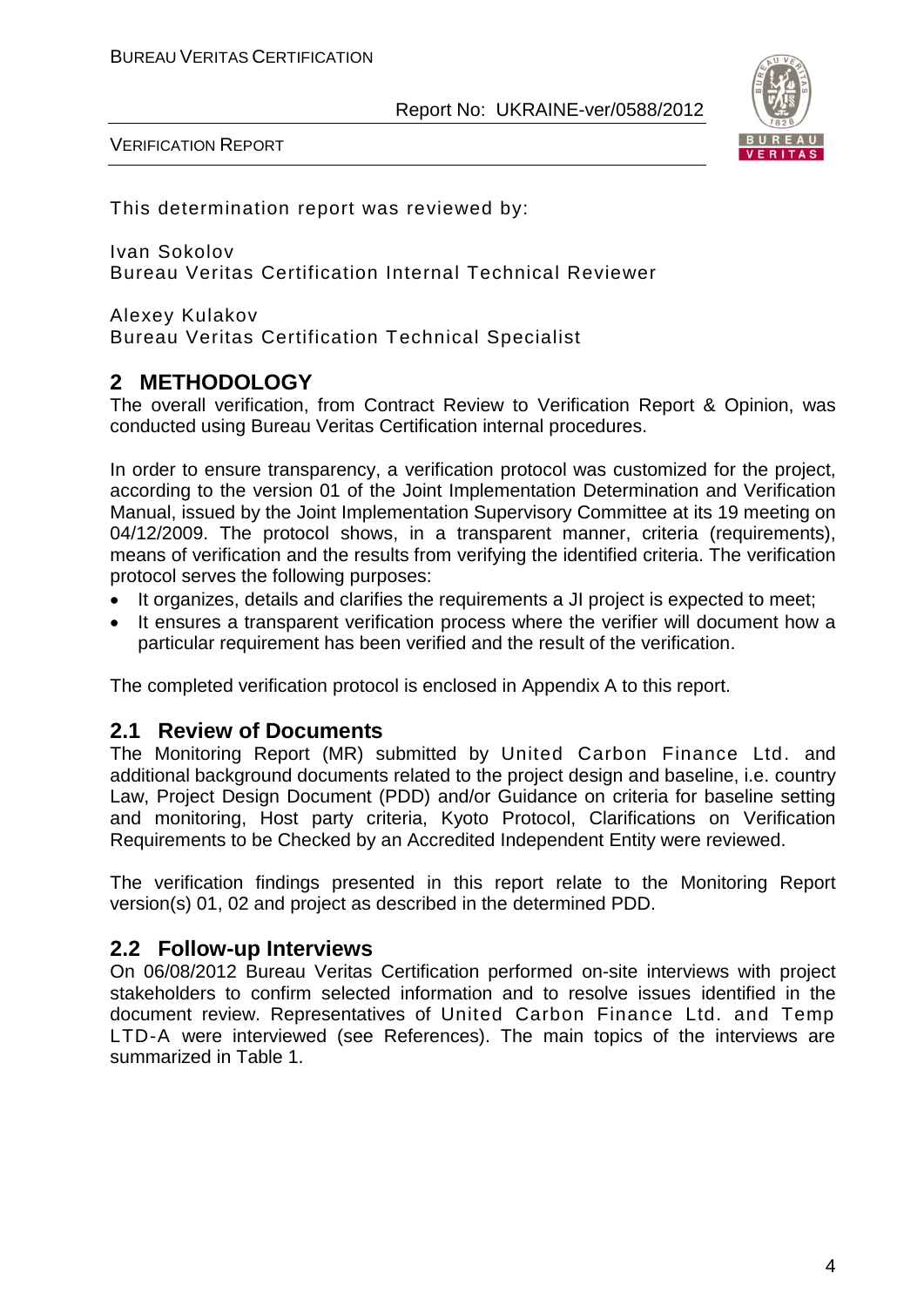

VERIFICATION REPORT

#### **Table 1 Interview topics**

| Interviewed<br>organization | <b>Interview topics</b>                                          |
|-----------------------------|------------------------------------------------------------------|
| Temp LTD-A                  | Organizational structure                                         |
|                             | Responsibilities and authorities                                 |
|                             | Roles and responsibilities for data collection and<br>processing |
|                             | Installation of equipment                                        |
|                             | Data logging, archiving and reporting                            |
|                             | Metering equipment control                                       |
|                             | Metering record keeping system, database                         |
|                             | IT management                                                    |
|                             | Training of personnel                                            |
|                             | Quality management procedures and technology                     |
|                             | Internal audits and check-ups                                    |
| <b>United Carbon</b>        | Baseline methodology                                             |
| Finance Ltd.                | Monitoring plan                                                  |
|                             | Monitoring report                                                |
|                             | <b>Excel spreadsheets</b>                                        |

#### **2.3 Resolution of Clarification, Corrective and Forward Action Requests**

The objective of this phase of the verification is to raise the requests for corrective actions and clarification and any other outstanding issues that needed to be clarified for Bureau Veritas Certification positive conclusion on the GHG emission reduction calculation.

If the Verification Team, in assessing the monitoring report and supporting documents, identifies issues that need to be corrected, clarified or improved with regard to the monitoring requirements, it should raise these issues and inform the project participants of these issues in the form of:

(a) Corrective action request (CAR), requesting the project participants to correct a mistake that is not in accordance with the monitoring plan;

(b) Clarification request (CL), requesting the project participants to provide additional information for the Verification Team to assess compliance with the monitoring plan;

(c) Forward action request (FAR), informing the project participants of an issue, relating to the monitoring that needs to be reviewed during the next verification period.

The Verification Team will make an objective assessment as to whether the actions taken by the project participants, if any, satisfactorily resolve the issues raised, if any, and should conclude its findings of the verification.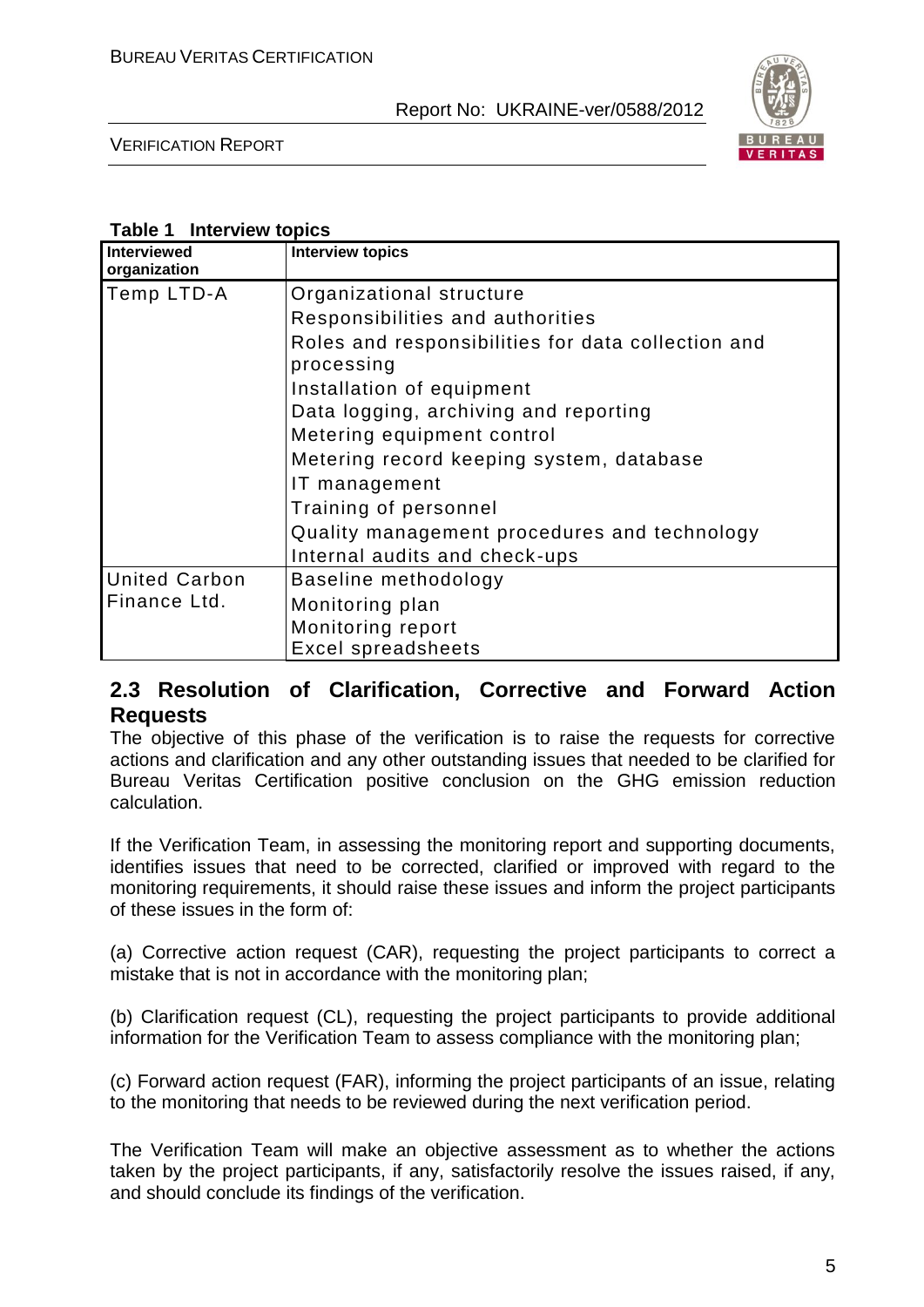

VERIFICATION REPORT

To guarantee the transparency of the verification process, the concerns raised are documented in more detail in the verification protocol in Appendix A.

#### **3 VERIFICATION CONCLUSIONS**

In the following sections, the conclusions of the verification are stated.

The findings from the desk review of the original monitoring documents and the findings from interviews during the follow up visit are described in the Verification Protocol in Appendix A.

The Clarification, Corrective and Forward Action Requests are stated, where applicable, in the following sections and are further documented in the Verification Protocol in Appendix A. The verification of the Project resulted in 10 Corrective Action Requests and 2 Clarification Requests.

The number between brackets at the end of each section corresponds to the DVM paragraph.

#### **3.1 Remaining issues and FARs from previous verifications**

No FARs were raised during determination.

#### **3.2 Project approval by Parties involved (90-91)**

Written project approval by the Ukraine #2264/23/7 dated 17/08/2012 has been issued by the State Environmental Investment Agency of Ukraine.

Written project approval by the Netherland Designated Focal Point was received for the proposed project, reference 2012JI40, dated 10/09/2012.

The abovementioned written approvals are unconditional.

The identified areas of concern as to the Project approval by Parties involved, project participants responses and Bureau Veritas Certification's conclusions are described in Appendix A to this report (refer to CAR 01, CAR 02).

#### **3.3 Project implementation (92-93)**

The proposed project is a progressive project that envisages processing and dismantling of the waste heaps, which are located in the Luhansk Region of Ukraine.

The main idea of the project is to process waste heaps originated due to coal extraction from mines. Coal extraction from the mine's waste heap will prevent greenhouse gas emissions into the atmosphere as if in the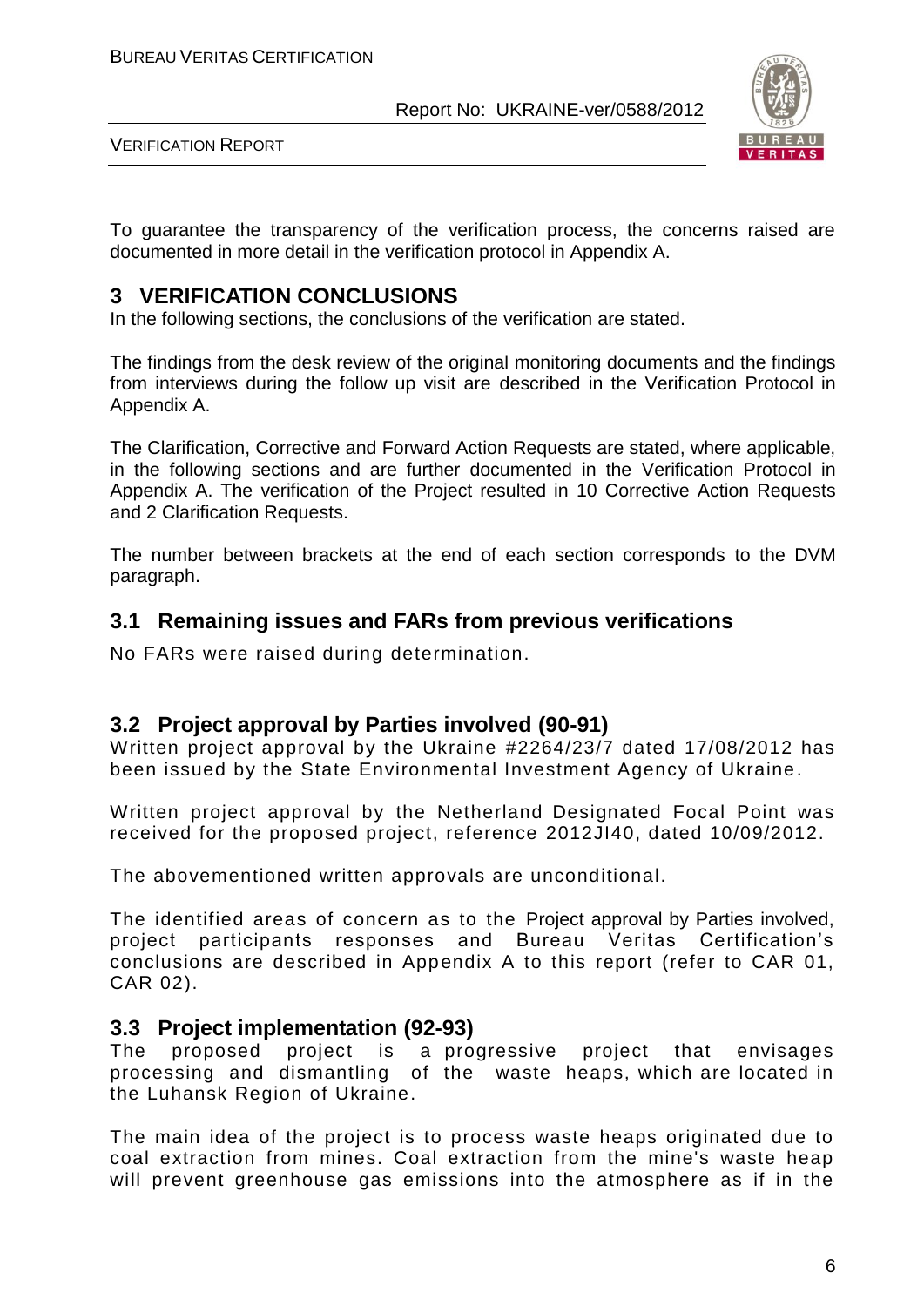

VERIFICATION REPORT

case of spontaneous burning and will produce additional amount of coal instead of its mining. Emission reductions due to the implementation of this project will come from three major sources:

- Removing the source of green-house gas emissions from the burning / slow burning waste heap by the extraction of non-combusted coal contained in a waste heap;

Negative leakage through reduced fugitive emissions of methane due to the replacement of coal that would have been mined, by the coal extracted from the heap under the project activity.

Reduce electricity consumption at waste heap dismantling in comparison with energy consumption at coal mine.

The Project is aimed at coal extraction from the mine's waste heaps of the Luhansk Region of Ukraine. These waste heaps have been accumulated some time before the start of the project activity from the mining waste of underground mines. Project activity will prevent greenhouse gas emissions into the atmosphere during combustion of the heaps and will contribute an additional amount of coal, without the need for mining. The Project activities include installation of the equipment for coal extraction and beneficiation near the processing waste heaps and applying special machinery that will perform preparation, loading and transportation of the rock from the waste heaps to the beneficiation factory. After purifying of the matter, the extracted coal will be sold for heat and power generation and the remaining bare rock will be utilized for land engineering and road building.

The project has been operational for the whole monitoring period.

The identified areas of concern as to the project implementation, project participants responses and Bureau Veritas Certification's conclusions are described in Appendix A to this report (refer to CL 01, CL 02).

#### **3.4 Compliance of the monitoring plan with the monitoring methodology (94-98)**

The monitoring occurred in accordance with the monitoring plan included in the PDD regarding which the determination has been deemed final and is so listed on the UNFCCC JI website.

For calculating the emission reductions, key factors influencing the baseline emissions and the activity level of the project and the emissions as well as risks associated with the project were taken into account, as appropriate.

Data sources used for calculating emission reductions are clearly identified, reliable and transparent.

Emission factors, including default emission factors, are selected by carefully balancing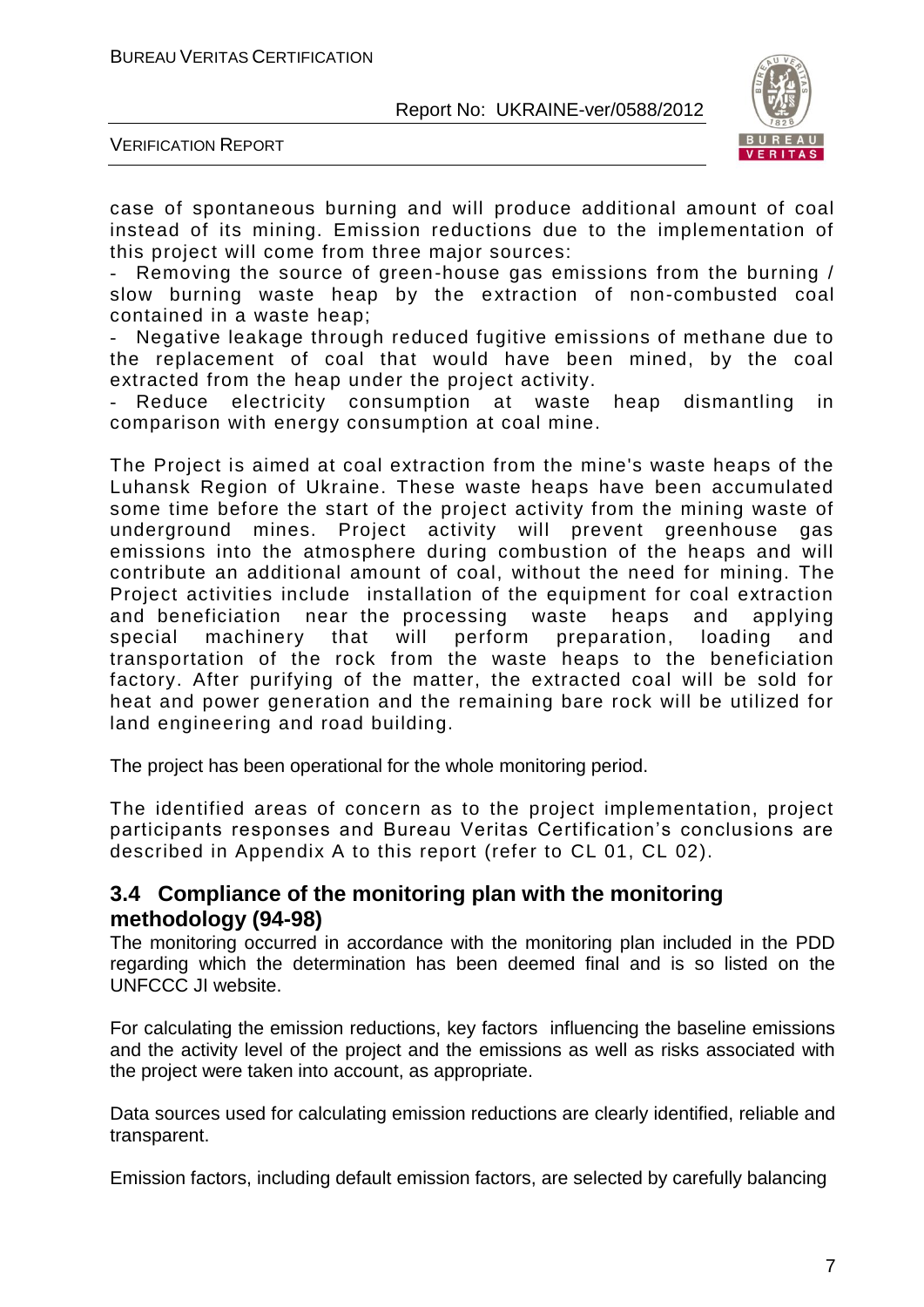

VERIFICATION REPORT

accuracy and reasonableness, and appropriately justified of the choice.

The calculation of emission reductions is based on conservative assumptions and the most plausible scenarios in a transparent manner.

The identified areas of concern as to the compliance of the monitoring plan with the monitoring methodology, project participants re sponses and Bureau Veritas Certification's conclusions are described in Appendix A to this report (refer to CARs 03 - 06).

#### **3.5 Revision of monitoring plan (99-100)**

Not applicable

#### **3.6 Data management (101)**

The data and their sources, provided in monitoring report, are clearly identified, reliable and transparent.

The implementation of data collection procedures is in accordance with the monitoring plan, including the quality control and quality assurance procedures. These procedures are mentioned in the section "References" of this report.

The function of the monitoring equipment, including its calibration status, is in order.

The evidence and records used for the monitoring are maintained in a traceable manner.

The data collection and management system for the project is in accordance with the monitoring plan.

The identified areas of concern as to the data managemet, project participants responses and Bureau Veritas Certification's conclusions are described in Appendix A to this report (refer to CARs 07 - 10).

#### **3.7 Verification regarding programmes of activities (102-110)**

Not applicable.

#### **4 VERIFICATION OPINION**

Bureau Veritas Certification has performed the initial and first periodic verification of the "Waste Heap Dismantling in the Rebrykove Town of Luhansk Region of Ukraine with the Aim of Reducing Greenhouse Gases Emissions into the Atmosphere" Project in Ukraine, which applies JI specific approach. The verification was performed on the basis of UNFCCC criteria and host country criteria and also on the criteria given to provide for consistent project operations, monitoring and reporting.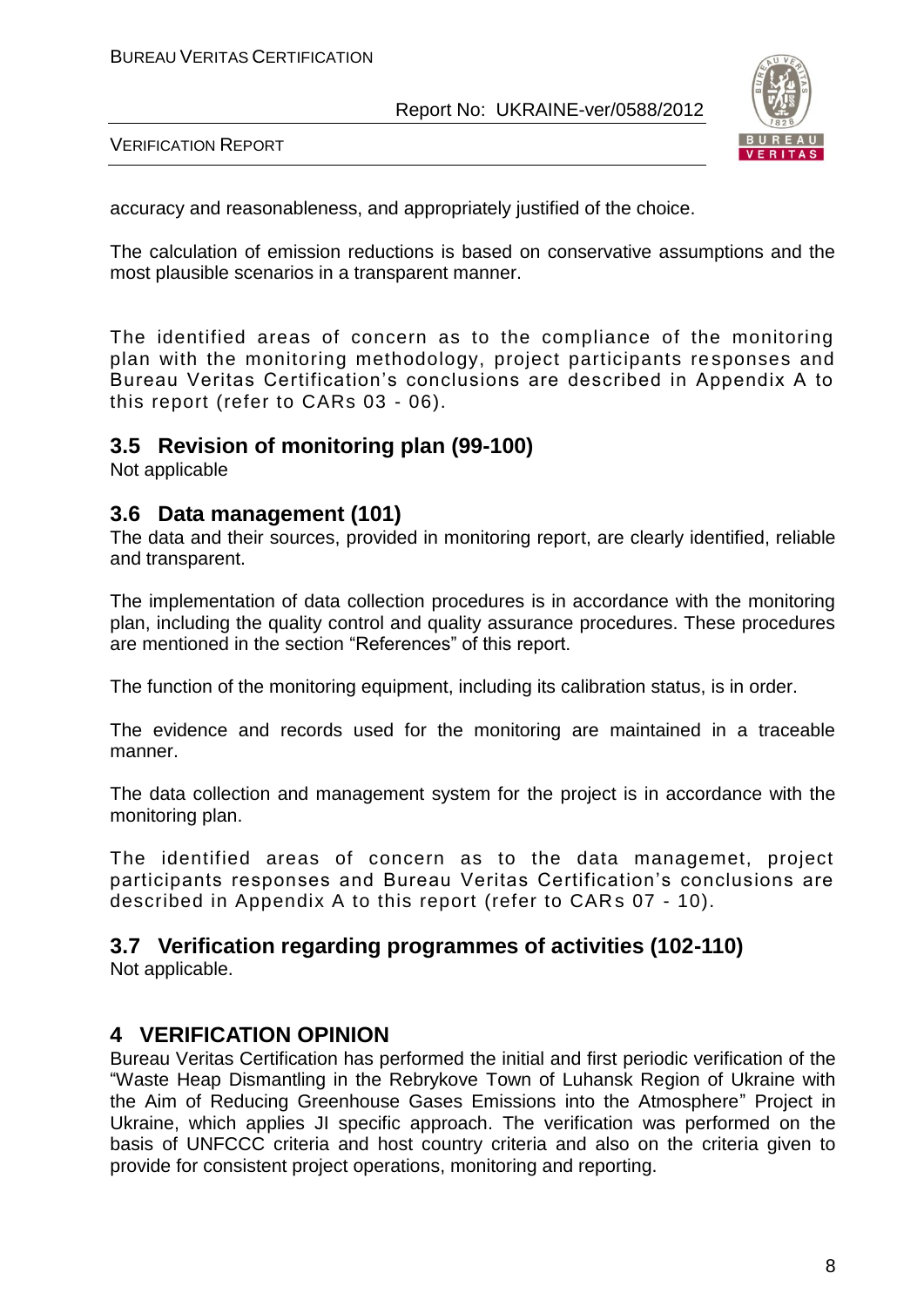

VERIFICATION REPORT

The verification consisted of the following three phases: i) desk review of the monitoring report against the project design and the baseline and monitoring plan; ii) follow-up interviews with project stakeholders; iii) resolution of outstanding issues and the issuance of the final verification report and opinion.

The management of United Carbon Finance Ltd is responsible for the preparation of the GHG emissions data and the reported GHG emissions reductions of the project on the basis set out within the project Monitoring Plan indicated in the final PDD version. The development and maintenance of records and reporting procedures in accordance with that plan, including the calculation and determination of GHG emission reductions from the project, is the responsibility of the management of the project.

Bureau Veritas Certification verified the Project Monitoring Report version 02 for the reporting period as indicated below. Bureau Veritas Certification confirms that the project is implemented as planned and described in approved project design documents. Installed equipment being essential for generating emission reduction runs reliably and is calibrated appropriately. The monitoring system is in place and the project is generating GHG emission reductions.

Bureau Veritas Certification can confirm that the GHG emission reduction is accurately calculated and is free of material errors, omissions, or misstatements. Our opinion relates to the project's GHG emissions and resulting GHG emissions reductions reported and related to the approved project baseline and monitoring, and its associated documents. Based on the information we have seen and evaluated, we confirm, with a reasonable level of assurance, the following statement:

Reporting period: From 05.12.2008 to 31.12.2009

| For the period from 05.12.2008 to 31.12.2008 |             |  |                                    |
|----------------------------------------------|-------------|--|------------------------------------|
| <b>Baseline emissions</b>                    | 85421       |  | tonnes of CO2 equivalent           |
| Leakage                                      | $: -26028$  |  | tonnes of CO2 equivalent           |
| Project emissions                            | 315         |  | tonnes of CO2 equivalent           |
| <b>Emission Reductions</b>                   | : 111134    |  | tonnes of CO2 equivalent           |
| For the period from 01.01.2009 to 31.12.2009 |             |  |                                    |
| <b>Baseline emissions</b>                    | : 1397223   |  | tonnes of CO2 equivalent           |
| Leakage                                      | $: -423956$ |  | tonnes of CO2 equivalent           |
| Project emissions                            | 4142        |  | tonnes of CO2 equivalent           |
| <b>Emission Reductions</b>                   | : 1817037   |  | tonnes of CO2 equivalent           |
| Total for the monitoring period              |             |  |                                    |
| <b>Baseline emissions</b>                    |             |  | : 1482644 tonnes of CO2 equivalent |
| Leakage                                      |             |  | -449984 tonnes of CO2 equivalent   |
| Project emissions                            |             |  | 4457 tonnes of CO2 equivalent      |
| <b>Emission Reductions</b>                   | : 1928171   |  | tonnes of CO2 equivalent           |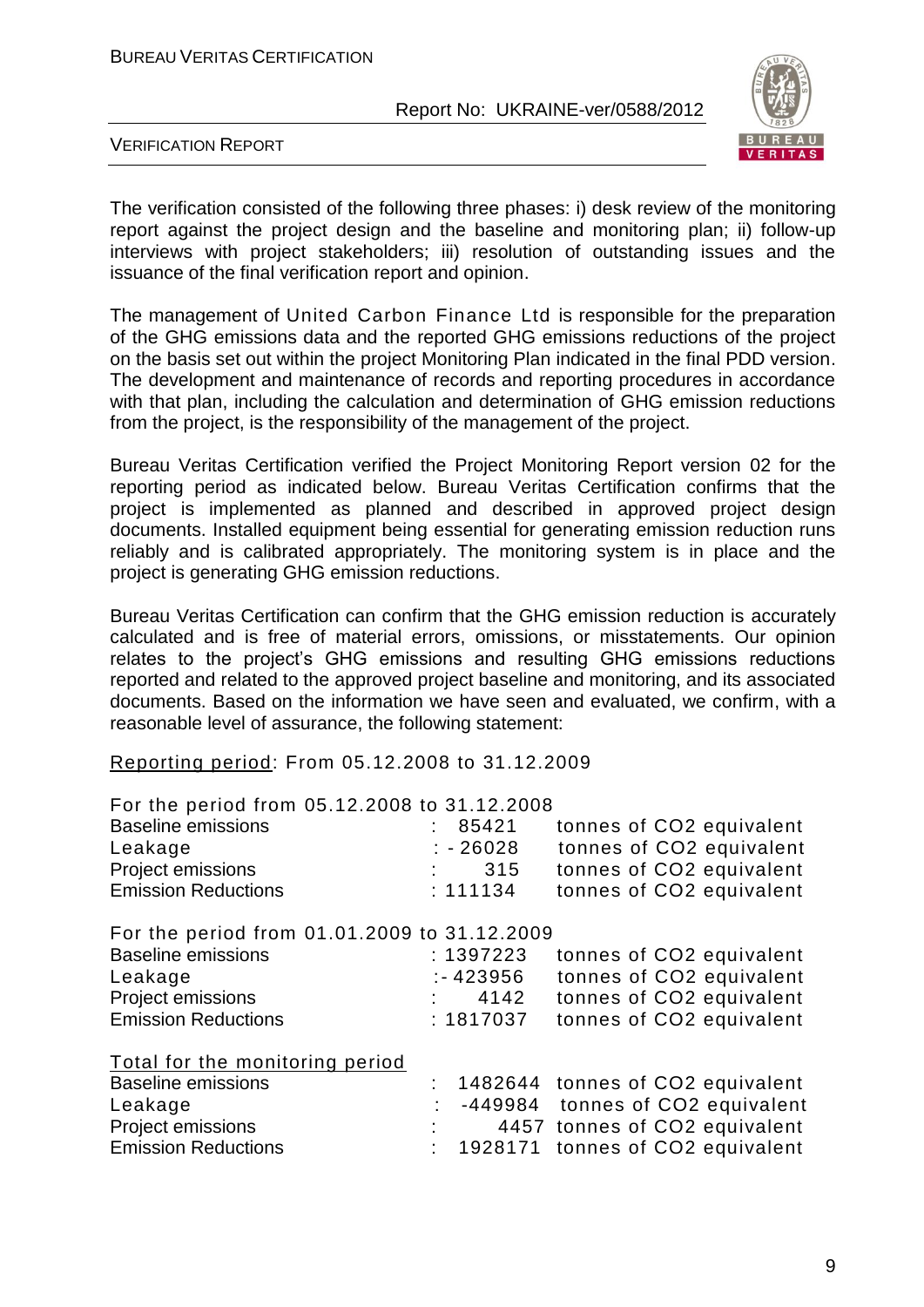

VERIFICATION REPORT

#### **5 REFERENCES**

#### **Category 1 Documents:**

Documents provided by United Carbon Finance Ltd that relate directly to the GHG components of the project.

- /1/ Project Design Document "Waste Heap Dismantling in the Rebrykove Town of Luhansk Region of Ukraine with the Aim of Reducing Greenhouse Gases Emissions into the Atmosphere " version 2.0 dated 20/07/2012
- /2/ Monitoring Report for 05/12/2008-31/12/2009 "Waste Heap Dismantling in the Rebrykove Town of Luhansk Region of Ukraine with the Aim of Reducing Greenhouse Gases Emissions into the Atmosphere", version 01 dated 02/08/2012.
- /3/ Monitoring Report for 05/12/2008-31/12/2009 "Waste Heap Dismantling in the Rebrykove Town of Luhansk Region of Ukraine with the Aim of Reducing Greenhouse Gases Emissions into the Atmosphere", version 02 dated 10/09/2012.
- /4/ Emission Reductions Calculation version 2 excel file dated 10/09/2012
- /5/ Letter of Approval #2264/23/7 for the project "Waste Heap Dismantling in the Rebrykove Town of Luhansk Region of Ukraine with the Aim of Reducing Greenhouse Gases Emissions into the Atmosphere" issued by State Environmental Investment Agency of Ukraine dated 17/08/2012.
- /6/ Letter of Approval № 2012JI40 dated 10/09/2012 for the project "Waste Heap Dismantling in the Rebrykove Town of Luhansk Region of Ukraine with the Aim of Reducing Greenhouse Gases Emissions into the Atmosphere" issued by DFP of the Netherlands.

#### **Category 2 Documents:**

Background documents related to the design and/or methodologies employed in the design or other reference documents.

- /1/ Order # 21-П dated 21/03/2008 "On approval and enactment of instruction", Temp LTD-A LLC, Antratsyt city
- /2/ Order # 31-П dated 01/07/2008 "On assignment of documentation storage terms", Temp LTD-A LLC, Antratsyt city
- /3/ Instruction dated 21/03/2008 on monitoring of main enterprise activity parameters for implementation of JI project within Kyoto Protocol mechanisms, Temp LTD-A LLC
- /4/ Photo–General view of processing facility "Kyivska", Temp LTD-A LLC
- /5/ Photo–General view of waste heap processing facility "Kyivska", Temp LTD-A  $\sqcup$  C
- /6/ Statement dated 15/09/2008 on meters replacement
- /7/ Passport on multitariff active and reactive energy meter LZQM 321.02.534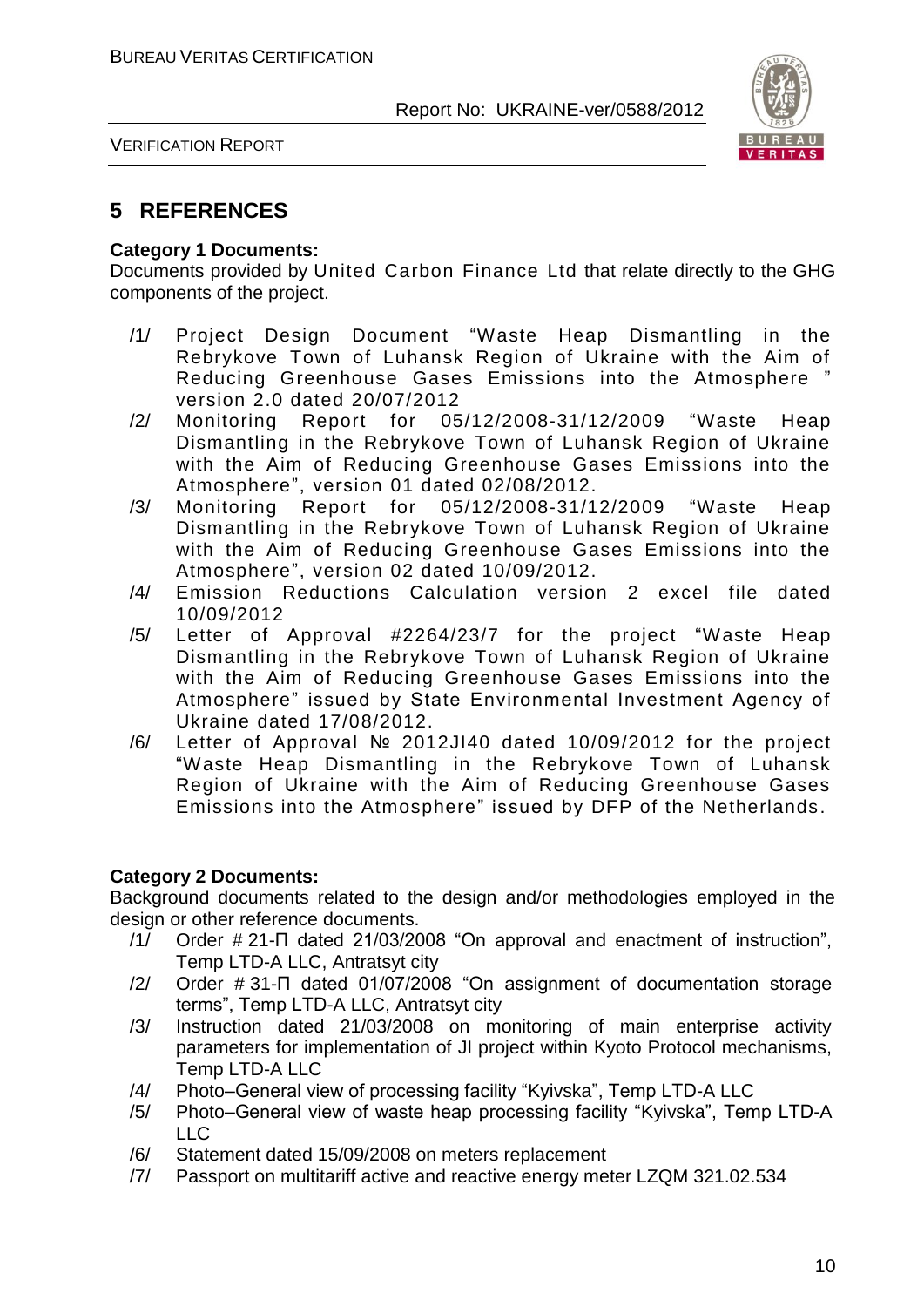VERIFICATION REPORT



- /8/ Acceptance certificate on multitariff active and reactive energy meter LZQM 321.02.534, fabrication # 446002. Fabrication date–26/02/2007
- /9/ Photo– multitariff active and reactive energy meter LZQM 321.02.534, fabrication # 446002, 2007
- /10/ Statement on technical check of power meters dated 16/10/2008
- /11/ Passport on multitariff active and reactive energy meter ЕМS 132.11.4
- /12/ Acceptance certificate on multitariff active and reactive energy meter ЕМS 132.11.4, fabrication # 352641. Fabrication date–12/05/2006
- /13/ Photo–multitariff active and reactive energy meter ЕМS 132.11.4, fabrication # 352641, 2006
- /14/ Passport on multitariff active and reactive energy meter LZQM 321.02.534
- /15/ Acceptance certificate on multitariff active and reactive energy meter LZQM 321.02.534, fabrication # 588429. Fabrication date–21/04/2008
- /16/ Photo–multitariff active and reactive energy meter LZQM 321.02.534, fabrication # 588429, 2008
- /17/ Technical passport on electronic railway scales type ВТВ-150С, fabrication # 030200814 at Donetsk railway Karakhash station. Passport dated of 14/02/2005
- /18/ Photo–general view of electronic railway scales Donetsk railway Karakhash station
- /19/ Photo–display of electronic railway scales Donetsk railway Karakhash station
- /20/ Turnover balance sheet as per billing statement 203 for November 2011, Temp LTD-A LLC
- /21/ Acceptance certificate on power meter type NIK 2303 ART2T, fabrication # 0060944. Fabrication date 01/03/2010
- /22/ Passport on power meter type NIK 2303 ART2T
- /23/ Information note on the amount and cost of electricity distributed to the supplier for April 2008, Temp LTD-A LLC
- /24/ Information note on the amount and cost of electricity distributed to the supplier for July 2008, Temp LTD-A LLC
- /25/ Information note on the amount and cost of electricity distributed to the supplier for November 2008, Temp LTD-A LLC
- /26/ Information note on the amount and cost of electricity distributed to the supplier for December 2008, Temp LTD-A LLC
- /27/ Information note on the amount and cost of electricity distributed to the supplier for January 2009, Temp LTD-A LLC
- /28/ Information note on the amount and cost of electricity distributed to the supplier for May 2009, Temp LTD-A LLC
- /29/ Information note on the amount and cost of electricity distributed to the supplier for March 2009, Temp LTD-A LLC
- /30/ Information note on the amount and cost of electricity distributed to the supplier for April 2009, Temp LTD-A LLC
- /31/ Information note on the amount and cost of electricity distributed to the supplier for August 2009, Temp LTD-A LLC
- /32/ Pay slip on acceptance of freight # 49835544 dated 31/10/2008, Temp LTD-A LLC
- /33/ Pay slip on acceptance of freight # 49835369 dated 24/10/2008, Temp LTD-A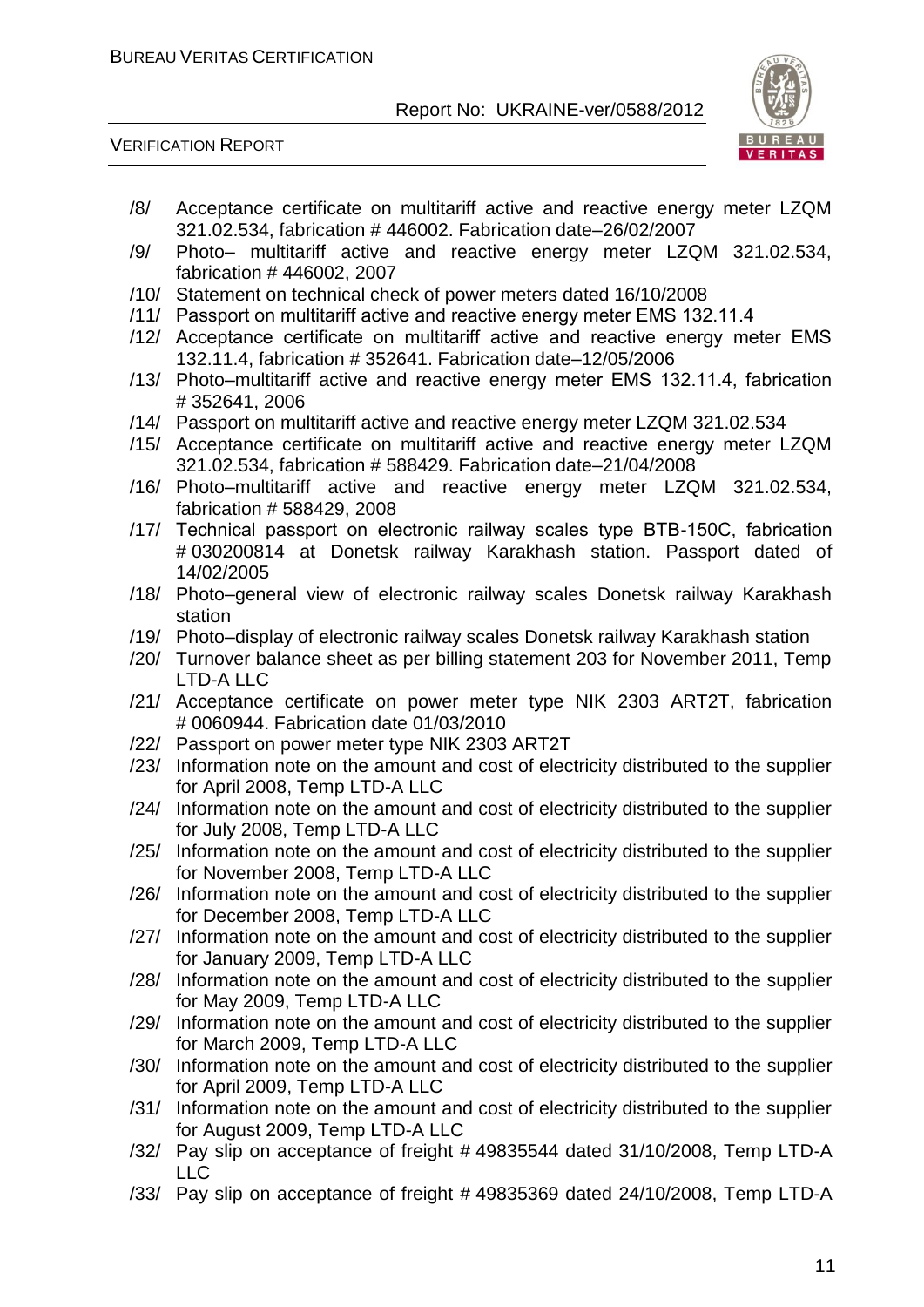VERIFICATION REPORT



LLC

- /34/ Pay slip on acceptance of freight # 50090314 dated 17/10/2008, Temp LTD-A LLC
- /35/ Permit on increased risk works execution and increased risk equipment operation # 3129.08.30 – 10.10.1 dated 24/10/2008, Temp LTD-A LLC
- /36/ Permit on increased risk works execution and increased risk equipment operation # 57.08.30 – 10.10.1 dated 14/01/2008, Temp LTD-A LLC
- /37/ Complex state expert opinion # 412 dated 17/10/2007, Temp LTD-A LLC
- /38/ State license Series АБ # 206551 on project works. Production site electricity supply working project, Temp LTD-A LLC, dated 2007
- /39/ License Series АБ # 206551 dated 01/10/2005, Temp LTD-A LLC
- /40/ EIA of project on building of concentration plant dated 25/09/2006, Temp LTD-A LLC

#### **Persons interviewed:**

List persons interviewed during the verification or persons that contributed with other information that are not included in the documents listed above.

- /1/ Sergiy Karuna Legal Councel, Temp LTD-A
- /2/ Alexander Glotov Deputy director for Operations, Temp LTD-A
- /3/ Elena Korotchenko Chief accountant, Temp LTD-A
- /4/ Sergey Aleksyutin Chief power engineering specialist (electrician) , Temp LTD-A
- /5/ Tahir Musayev representative of the project Developer United Carbon Finance Ltd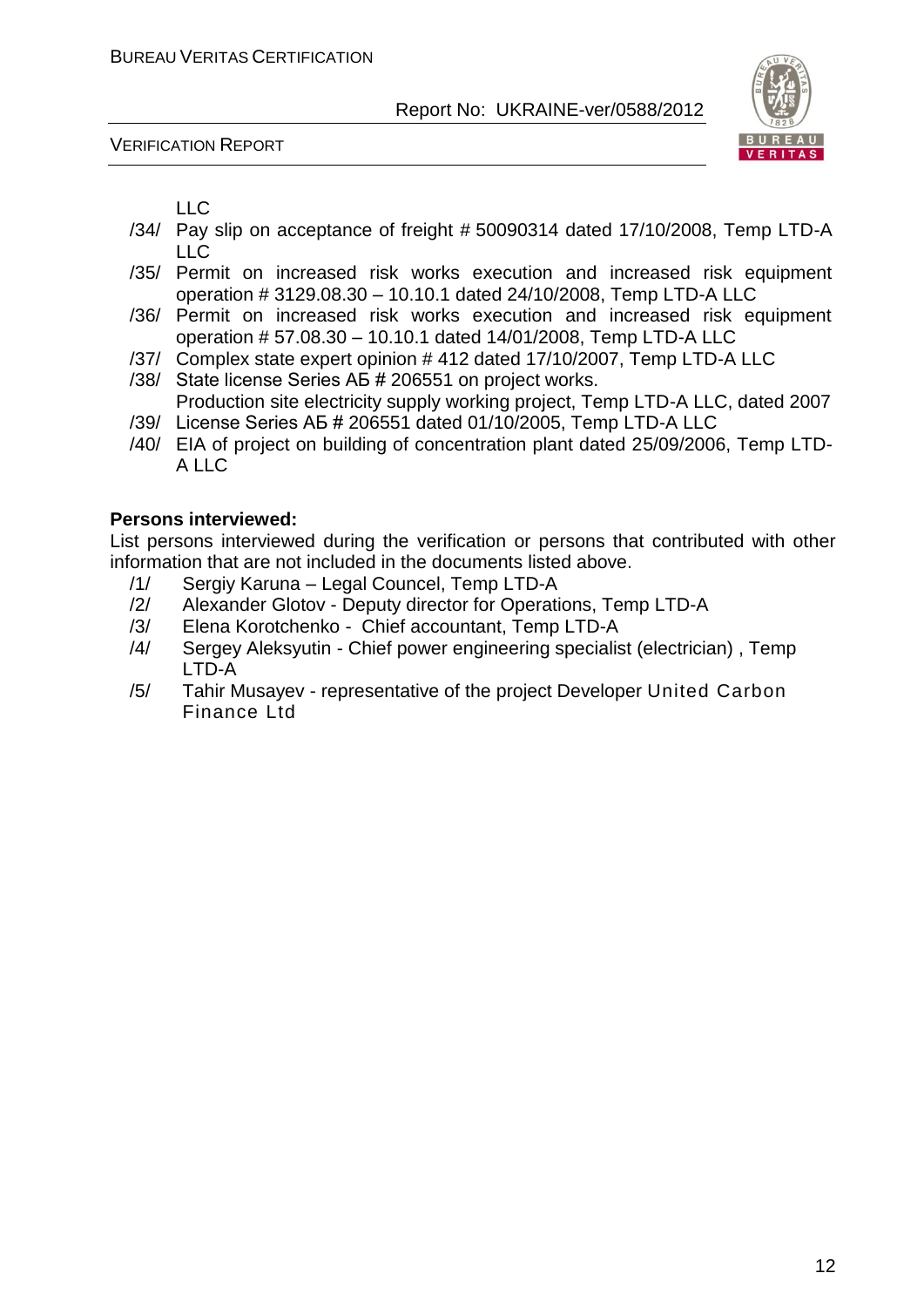

VERIFICATION REPORT

### APPENDIX A: VERIFICATION PROTOCOL

#### **Check list for verification, according to the JOINT IMPLEMENTATION DETERMINATION AND VERIFICATION MANUAL (Version 01)**

| <b>DVM</b><br>Paragraph | <b>Check Item</b>                                                                                                                                                                                                                                                                               | <b>Initial finding</b>                                                                                                                                                                                                                                                                                                                                                                                                        | <b>Draft</b><br><b>Conclusion</b> | <b>Final</b><br><b>Conclusion</b> |
|-------------------------|-------------------------------------------------------------------------------------------------------------------------------------------------------------------------------------------------------------------------------------------------------------------------------------------------|-------------------------------------------------------------------------------------------------------------------------------------------------------------------------------------------------------------------------------------------------------------------------------------------------------------------------------------------------------------------------------------------------------------------------------|-----------------------------------|-----------------------------------|
|                         | <b>Project approvals by Parties involved</b>                                                                                                                                                                                                                                                    |                                                                                                                                                                                                                                                                                                                                                                                                                               |                                   |                                   |
| 90                      | Has the DFPs of at least one Party<br>involved, other than the host Party,<br>issued a written project approval<br>submitting<br>when<br>the<br>first  <br>verification report to the secretariat<br>for publication in accordance with<br>paragraph 38 of the JI guidelines,<br>at the latest? | Corrective Action Request (CAR) 01.<br>Please provide the Letter of Approval issued<br>by the DFP of Ukraine. Please also specify ITL<br>of the project in the MR.<br>Corrective Action Request (CAR) 02.<br>Please specify ITL of the project in the MR.                                                                                                                                                                     | <b>CAR 01</b><br><b>CAR 02</b>    | OK.<br><b>OK</b>                  |
| 91                      | Are all the written project approvals<br>by Parties involved unconditional?                                                                                                                                                                                                                     | See CAR 01 above.                                                                                                                                                                                                                                                                                                                                                                                                             | <b>OK</b>                         | <b>OK</b>                         |
|                         | <b>Project implementation</b>                                                                                                                                                                                                                                                                   |                                                                                                                                                                                                                                                                                                                                                                                                                               |                                   |                                   |
| 92                      | Has the project been implemented<br>accordance with the PDD<br>in.<br>regarding which the determination<br>has been deemed final and is so<br>listed on the UNFCCC JI website?                                                                                                                  | Clarification Request (CL) 01.<br>Please clarify whether dismantling facility was<br>operational for the whole monitoring period or<br>were there any stoppages in its operation?<br><b>Clarification Request (CL) 02.</b><br>In most cases facilities applying the same<br>technology as in the Project do not operate in<br>winter time. On p.9 of the MR it is stated that<br>"If some main project equipment has not been | <b>CL 01</b><br>CL 02             | OK<br><b>OK</b>                   |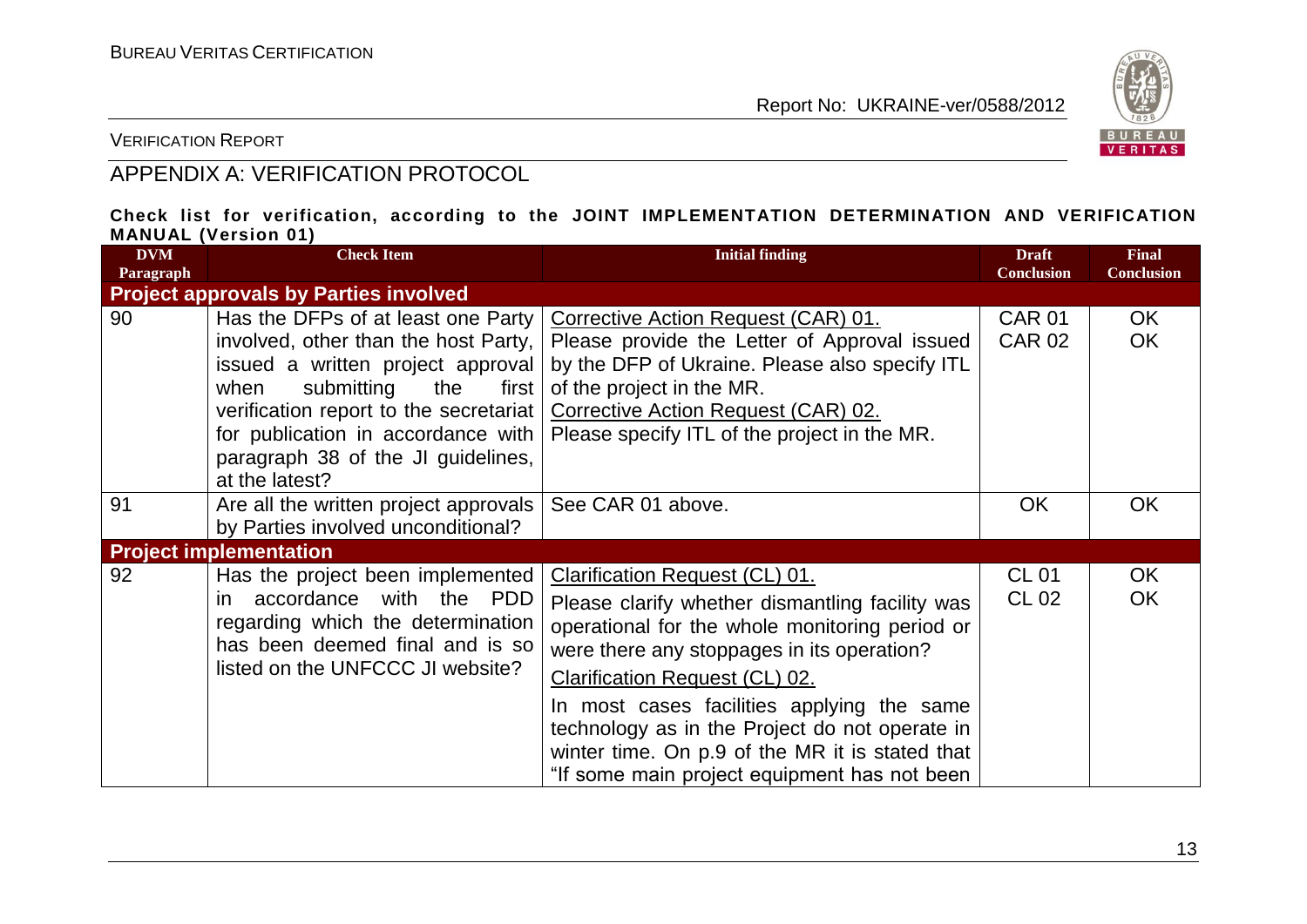VERIFICATION REPORT



| <b>DVM</b><br>Paragraph | <b>Check Item</b>                                                                                                                                                                                                                                                                                                                            | <b>Initial finding</b>                                                                                                                                                                                       | <b>Draft</b><br><b>Conclusion</b> | <b>Final</b><br><b>Conclusion</b> |
|-------------------------|----------------------------------------------------------------------------------------------------------------------------------------------------------------------------------------------------------------------------------------------------------------------------------------------------------------------------------------------|--------------------------------------------------------------------------------------------------------------------------------------------------------------------------------------------------------------|-----------------------------------|-----------------------------------|
|                         |                                                                                                                                                                                                                                                                                                                                              | working<br>monitoring<br>during<br>()emission<br>reductions for this period will be assumed<br>equal to 0. However, excel calculation file<br>provides the calculation for winter months.<br>Please explain. |                                   |                                   |
| 93                      | What is the status of operation of<br>the project during the monitoring<br>period?                                                                                                                                                                                                                                                           | The project has been operational for the<br>whole monitoring period.                                                                                                                                         | <b>OK</b>                         | OK                                |
|                         | <b>Compliance with monitoring plan</b>                                                                                                                                                                                                                                                                                                       |                                                                                                                                                                                                              |                                   |                                   |
| 94                      | Did<br>the<br>monitoring<br>occur<br>accordance with the monitoring<br>plan included in the PDD regarding  <br>which the determination has been<br>deemed final and is so listed on the<br><b>UNFCCC JI website?</b>                                                                                                                         | the<br>$in \,   \, Yes,$<br>monitoring<br>occurs<br>in.<br>accordance with the monitoring plan<br>included in the PDD.                                                                                       | OK                                | <b>OK</b>                         |
| 95(a)                   | reductions or enhancements of net  <br>removals, were key factors, e.g.<br>those listed in 23 (b) (i)-(vii) above,<br>influencing the baseline emissions<br>or net removals and the activity<br>level of the project and the<br>emissions or removals as well as<br>risks associated with the project<br>taken into account, as appropriate? | For calculating the emission   Yes, all relevant key factors were taken<br>into account, as appropriate.                                                                                                     | <b>OK</b>                         | OK                                |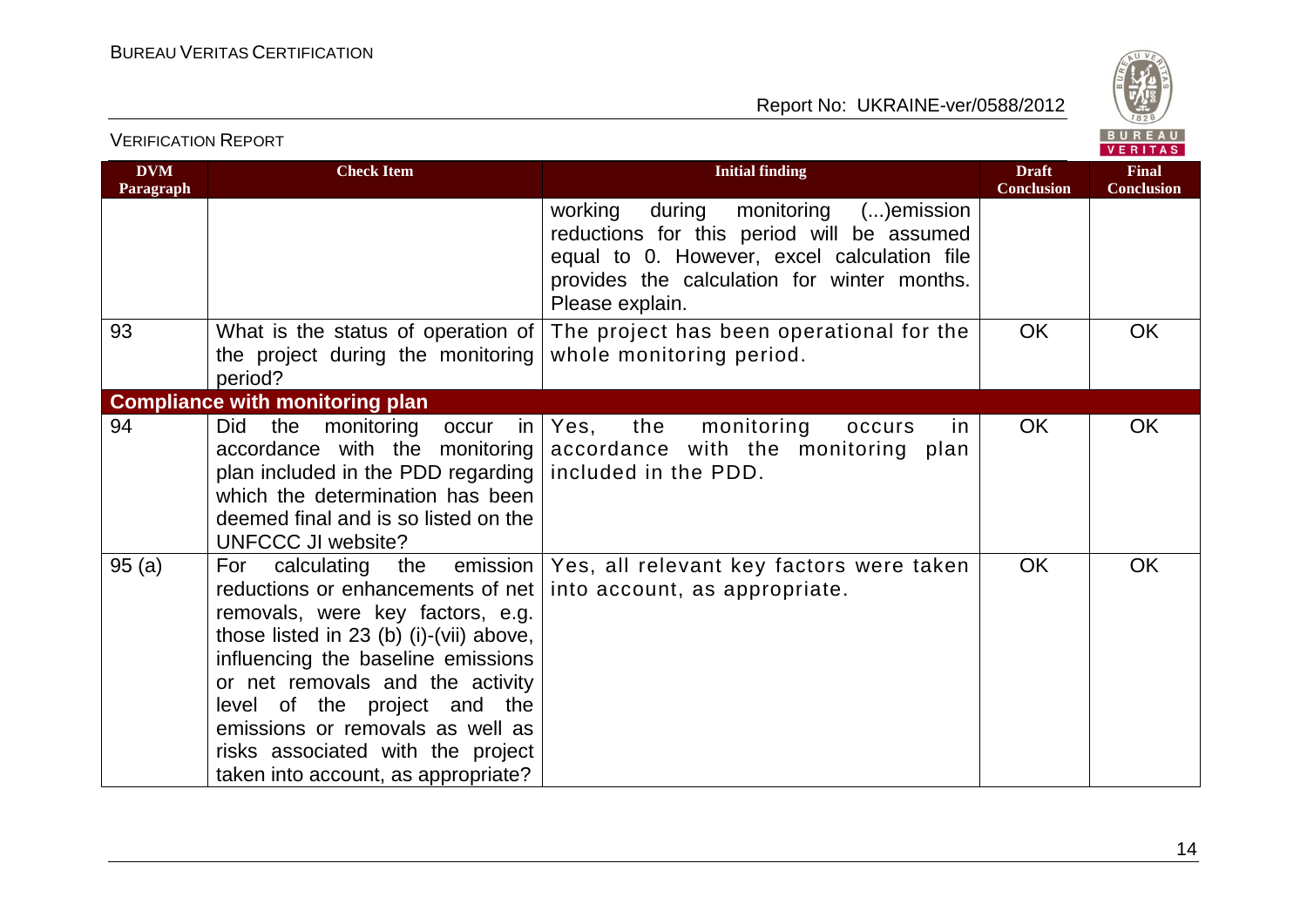VERIFICATION REPORT



| <b>DVM</b><br>Paragraph | <b>Check Item</b>                                                        | <b>Initial finding</b>                                                                  | <b>Draft</b><br><b>Conclusion</b> | <b>Final</b><br><b>Conclusion</b> |
|-------------------------|--------------------------------------------------------------------------|-----------------------------------------------------------------------------------------|-----------------------------------|-----------------------------------|
| 95(b)                   | Are<br>data<br>for<br>used<br>sources                                    | Corrective Action Request (CAR) 03.                                                     | <b>CAR 03</b>                     | <b>OK</b>                         |
|                         | calculating emission reductions or                                       | Please exclude reference 2 from p.3 of the                                              |                                   |                                   |
|                         | enhancements of net removals                                             | Monitoring report.                                                                      |                                   |                                   |
|                         | clearly identified, reliable<br>and                                      |                                                                                         |                                   |                                   |
|                         | transparent?                                                             |                                                                                         |                                   |                                   |
| 95(c)                   | Are emission factors, including<br>default emission factors, if used for | <b>Corrective Action Request (CAR) 04.</b><br>Reference 6 does not contain the referred | <b>CAR 04</b><br><b>CAR 05</b>    | <b>OK</b><br><b>OK</b>            |
|                         | calculating the emission reductions                                      | value 0.85. Please correct or clarify how the                                           | <b>CAR 06</b>                     |                                   |
|                         | or enhancements of net removals,                                         | value was achieved.                                                                     |                                   |                                   |
|                         | selected by carefully balancing                                          | Corrective Action Request (CAR) 05.                                                     |                                   |                                   |
|                         | accuracy and reasonableness, and                                         | For the parameter $EF_{CH4, CM}$ please use the                                         |                                   |                                   |
|                         | appropriately justified<br>of<br>the                                     | latest version of NIR for 1990-2010. Please                                             |                                   |                                   |
|                         | choice?                                                                  | check the reference 11.                                                                 |                                   |                                   |
|                         |                                                                          | Corrective Action Request (CAR) 06.                                                     |                                   |                                   |
|                         |                                                                          | Please check and correct the reference 11                                               |                                   |                                   |
| 95(d)                   | the calculation of emission<br>Is.                                       | Yes, the<br>calculation<br>of<br>emission                                               | <b>OK</b>                         | <b>OK</b>                         |
|                         | reductions or enhancements of net                                        | reductions<br>based<br>on<br>conservative                                               |                                   |                                   |
|                         | removals based on conservative<br>the                                    | assumptions and the most plausible                                                      |                                   |                                   |
|                         | assumptions<br>and<br>most<br>plausible scenarios in a transparent       | scenarios in a transparent manner.                                                      |                                   |                                   |
|                         | manner?                                                                  |                                                                                         |                                   |                                   |
|                         | Applicable to JI SSC projects only                                       |                                                                                         |                                   |                                   |
| 96                      | Is the relevant threshold to be                                          | N/A                                                                                     | <b>OK</b>                         | <b>OK</b>                         |
|                         | classified as JI SSC project not                                         |                                                                                         |                                   |                                   |
|                         | exceeded during the monitoring                                           |                                                                                         |                                   |                                   |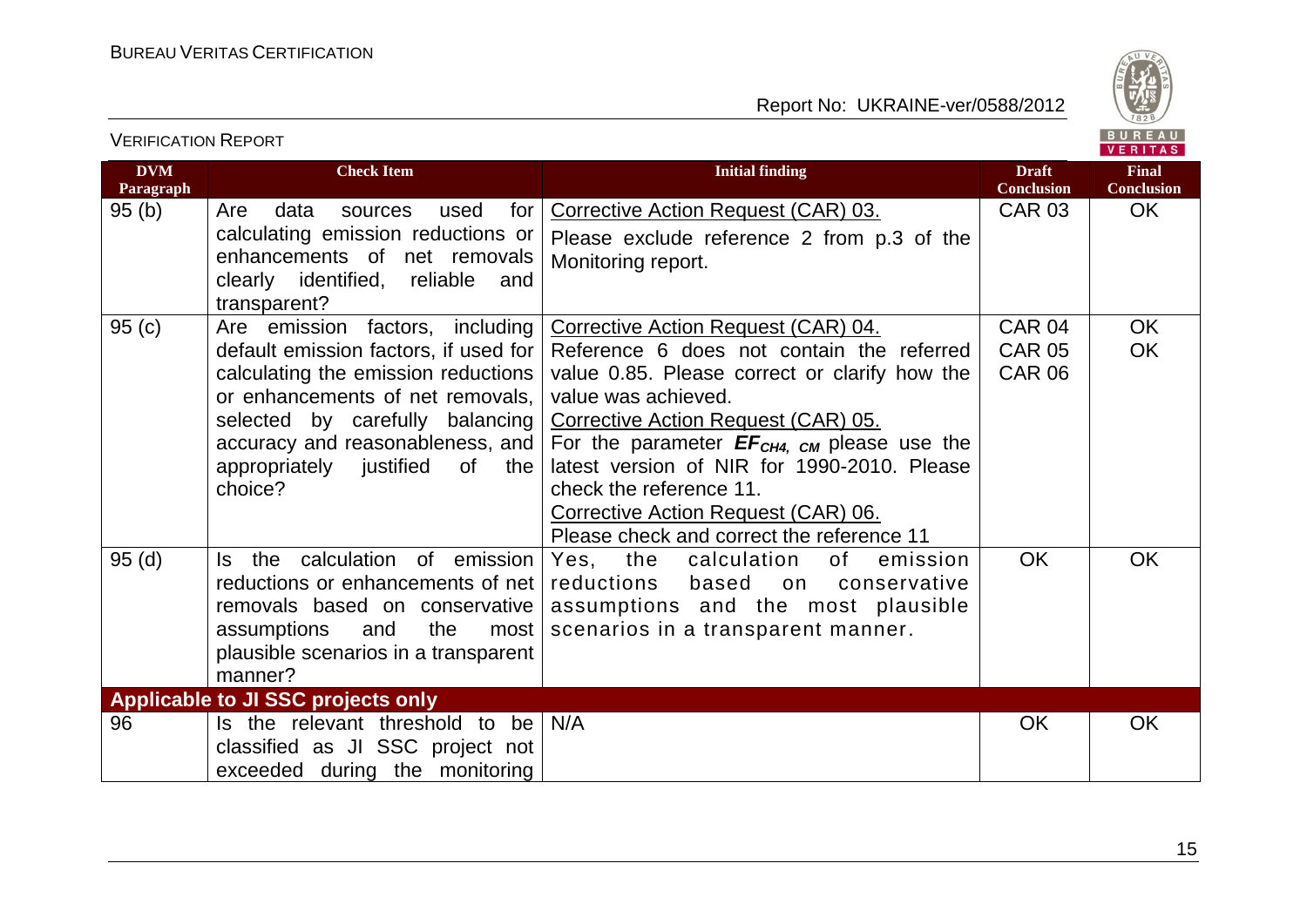

| <b>VERIFICATION REPORT</b> |                                                                                                                                                                                                                                                                                                                                            |                        | BUREAU<br><b>VERITAS</b>          |                                   |
|----------------------------|--------------------------------------------------------------------------------------------------------------------------------------------------------------------------------------------------------------------------------------------------------------------------------------------------------------------------------------------|------------------------|-----------------------------------|-----------------------------------|
| <b>DVM</b><br>Paragraph    | <b>Check Item</b>                                                                                                                                                                                                                                                                                                                          | <b>Initial finding</b> | <b>Draft</b><br><b>Conclusion</b> | <b>Final</b><br><b>Conclusion</b> |
|                            | period<br>on an annual average<br>basis?                                                                                                                                                                                                                                                                                                   |                        |                                   |                                   |
|                            | If the threshold is exceeded, is the                                                                                                                                                                                                                                                                                                       |                        |                                   |                                   |
|                            | maximum emission reduction level                                                                                                                                                                                                                                                                                                           |                        |                                   |                                   |
|                            | estimated in the PDD for the JI                                                                                                                                                                                                                                                                                                            |                        |                                   |                                   |
|                            | SSC project or the bundle for the                                                                                                                                                                                                                                                                                                          |                        |                                   |                                   |
|                            | monitoring period determined?<br>Applicable to bundled JI SSC projects only                                                                                                                                                                                                                                                                |                        |                                   |                                   |
| 97(a)                      | Has the composition of the bundle                                                                                                                                                                                                                                                                                                          | N/A                    | OK                                | <b>OK</b>                         |
|                            | not changed from that is stated in                                                                                                                                                                                                                                                                                                         |                        |                                   |                                   |
|                            | F-JI-SSCBUNDLE?                                                                                                                                                                                                                                                                                                                            |                        |                                   |                                   |
| 97(b)                      | If the determination was conducted<br>the basis of an overall<br>on<br>monitoring plan, have the project<br>participants submitted a common<br>monitoring report?                                                                                                                                                                          | N/A                    | OK                                | OK                                |
| 98                         | If the monitoring is based on $a \mid$<br>monitoring plan that provides for<br>overlapping monitoring periods, are<br>monitoring<br>periods<br>the<br>per<br>component of the project clearly<br>specified in the monitoring report?<br>Do the monitoring periods not<br>overlap with those for which<br>verifications were already deemed | N/A                    | OK                                | OK                                |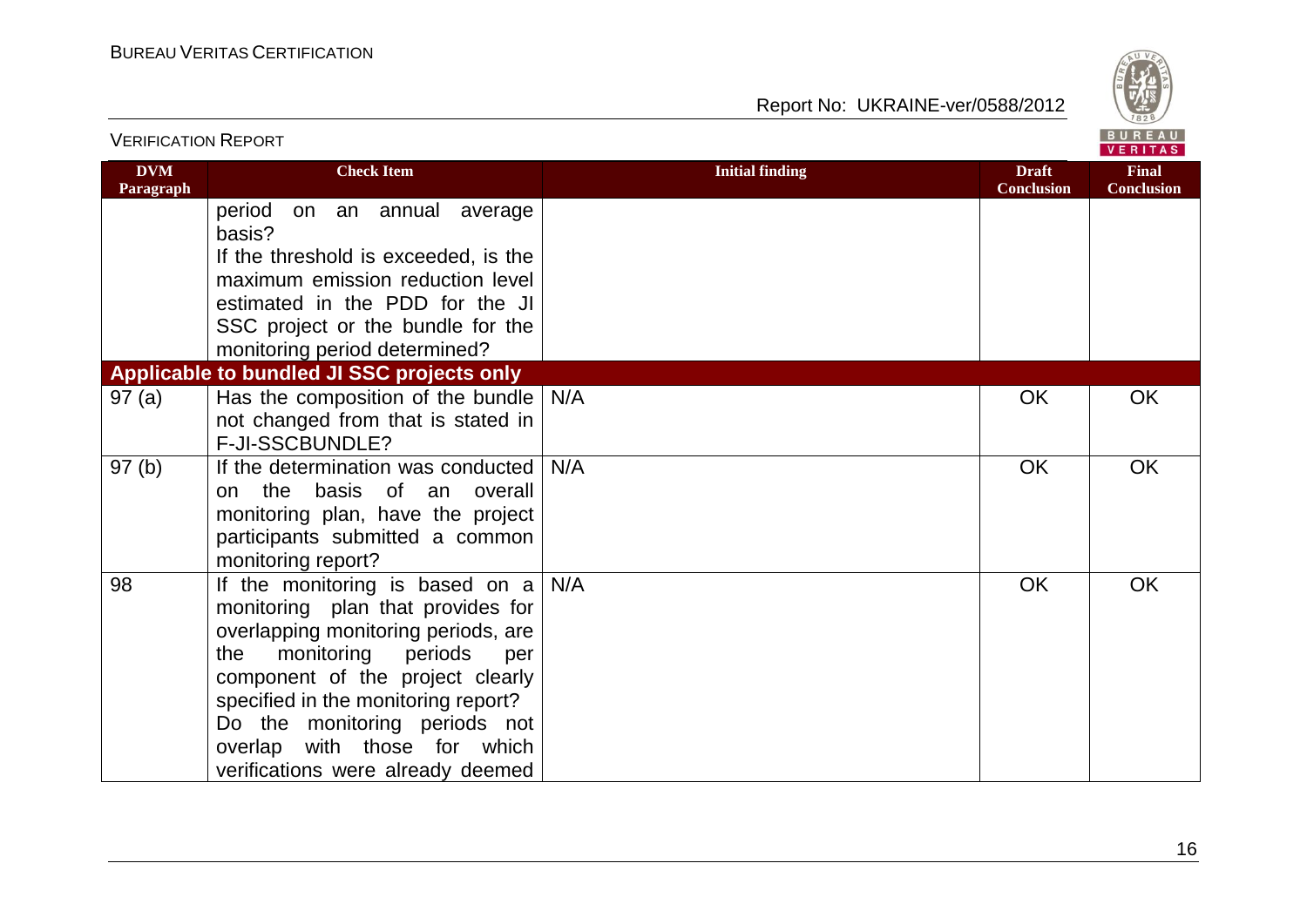

| <u>VENIFIUATIUN INEFUNT</u> |                                                                                                                                                                                                                                                                                                        | VERITAS                                                                                                                                                                         |                                   |                                   |
|-----------------------------|--------------------------------------------------------------------------------------------------------------------------------------------------------------------------------------------------------------------------------------------------------------------------------------------------------|---------------------------------------------------------------------------------------------------------------------------------------------------------------------------------|-----------------------------------|-----------------------------------|
| <b>DVM</b><br>Paragraph     | <b>Check Item</b>                                                                                                                                                                                                                                                                                      | <b>Initial finding</b>                                                                                                                                                          | <b>Draft</b><br><b>Conclusion</b> | <b>Final</b><br><b>Conclusion</b> |
|                             | final in the past?                                                                                                                                                                                                                                                                                     |                                                                                                                                                                                 |                                   |                                   |
|                             | <b>Revision of monitoring plan</b>                                                                                                                                                                                                                                                                     |                                                                                                                                                                                 |                                   |                                   |
|                             | Applicable only if monitoring plan is revised by project participant                                                                                                                                                                                                                                   |                                                                                                                                                                                 |                                   |                                   |
| 99(a)                       | Did the project participants provide<br>an appropriate justification for the<br>proposed revision?                                                                                                                                                                                                     | N/A                                                                                                                                                                             | <b>OK</b>                         | OK                                |
| 99(b)                       | the<br>revision<br><b>Does</b><br>proposed<br>and/or<br>improve the accuracy<br>applicability of information collected<br>compared to the original monitoring<br>plan without changing conformity<br>the<br>relevant rules<br>with<br>and<br>regulations for the establishment of<br>monitoring plans? | N/A                                                                                                                                                                             | <b>OK</b>                         | OK                                |
| <b>Data management</b>      |                                                                                                                                                                                                                                                                                                        |                                                                                                                                                                                 |                                   |                                   |
| 101(a)                      | Is the implementation of data<br>collection<br>procedures<br>in.<br>accordance with the monitoring<br>plan, including the quality control<br>and quality assurance procedures?                                                                                                                         | Yes, the implementation of data collection<br>procedures is in accordance<br>with<br>the<br>monitoring plan, including the quality control<br>and quality assurance procedures. | <b>OK</b>                         | OK                                |
| 101(b)                      | Is the function of the monitoring                                                                                                                                                                                                                                                                      | Corrective Action Request (CAR) 07.                                                                                                                                             | <b>CAR 07</b>                     | OK                                |
|                             | equipment, including its calibration                                                                                                                                                                                                                                                                   | Please provide passport and calibration                                                                                                                                         | <b>CAR 08</b>                     | OK                                |
|                             | status, in order?                                                                                                                                                                                                                                                                                      | certificates that ensure accuracy of measuring                                                                                                                                  | <b>CAR 09</b>                     | OK                                |
|                             |                                                                                                                                                                                                                                                                                                        | in the monitoring period for scales weighing<br>extracted coal.                                                                                                                 | <b>CAR 10</b>                     | <b>OK</b>                         |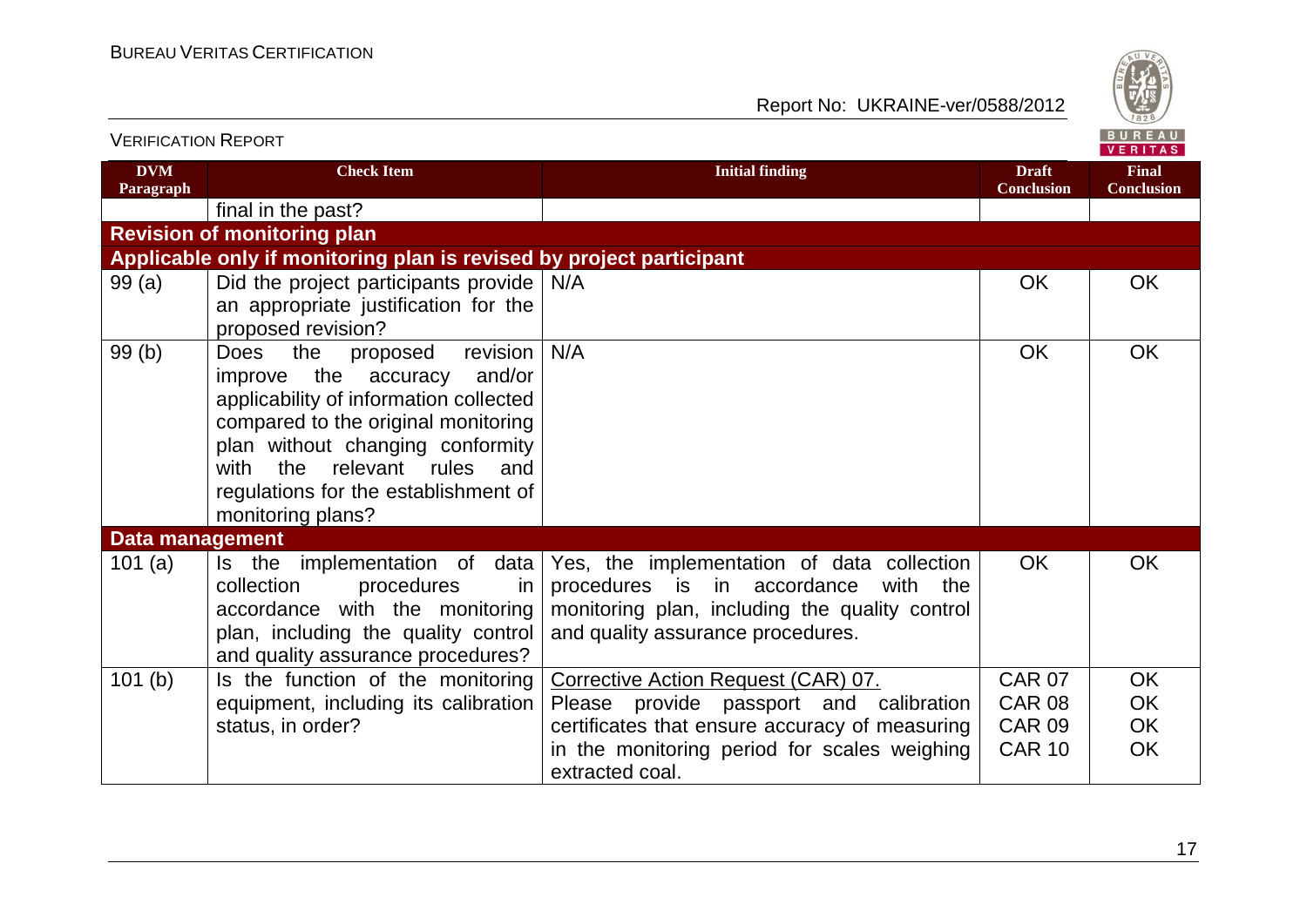



VERIFICATION REPORT

| <b>DVM</b><br>Paragraph | <b>Check Item</b>                                                                                                          | <b>Initial finding</b>                                                                                                                                                                                                                                                                                                                                                                                                                                                        | <b>Draft</b><br><b>Conclusion</b> | <b>Final</b><br><b>Conclusion</b> |
|-------------------------|----------------------------------------------------------------------------------------------------------------------------|-------------------------------------------------------------------------------------------------------------------------------------------------------------------------------------------------------------------------------------------------------------------------------------------------------------------------------------------------------------------------------------------------------------------------------------------------------------------------------|-----------------------------------|-----------------------------------|
| 101(c)                  | Are the evidence and records used                                                                                          | Corrective Action Request (CAR) 08.<br>Please provide passport and calibration<br>certificate for electric power meters.<br>Corrective Action Request (CAR) 09.<br>Please provide the documental evidences that<br>training of personnel was conducted in each<br>year of the monitoring period.<br>Corrective Action Request (CAR) 10.<br>Please provide the numbers for all the tables<br>in the MR (see table on p.4 of the MR).<br>The evidences and records used for the | <b>OK</b>                         | <b>OK</b>                         |
|                         | for the monitoring maintained in a<br>traceable manner?                                                                    | monitoring maintained are in a traceable<br>manner                                                                                                                                                                                                                                                                                                                                                                                                                            |                                   |                                   |
| $101$ (d)               | the<br>data<br>collection<br>and<br>ls.<br>management system for the project<br>in accordance with the<br>monitoring plan? | The data collection and management system<br>for the project is in accordance with the<br>monitoring plan                                                                                                                                                                                                                                                                                                                                                                     | <b>OK</b>                         | <b>OK</b>                         |
|                         |                                                                                                                            | Verification regarding programs of activities (additional elements for assessment)                                                                                                                                                                                                                                                                                                                                                                                            |                                   |                                   |
| 102                     | Is any JPA that has not been<br>added to the JI PoA not verified?                                                          | N/A                                                                                                                                                                                                                                                                                                                                                                                                                                                                           | <b>OK</b>                         | <b>OK</b>                         |
| 103                     | Is the verification based on the<br>monitoring reports of all JPAs to be<br>verified?                                      | N/A                                                                                                                                                                                                                                                                                                                                                                                                                                                                           | <b>OK</b>                         | <b>OK</b>                         |
| 103                     | Does the verification ensure the<br>accuracy and conservativeness of                                                       | N/A                                                                                                                                                                                                                                                                                                                                                                                                                                                                           | <b>OK</b>                         | <b>OK</b>                         |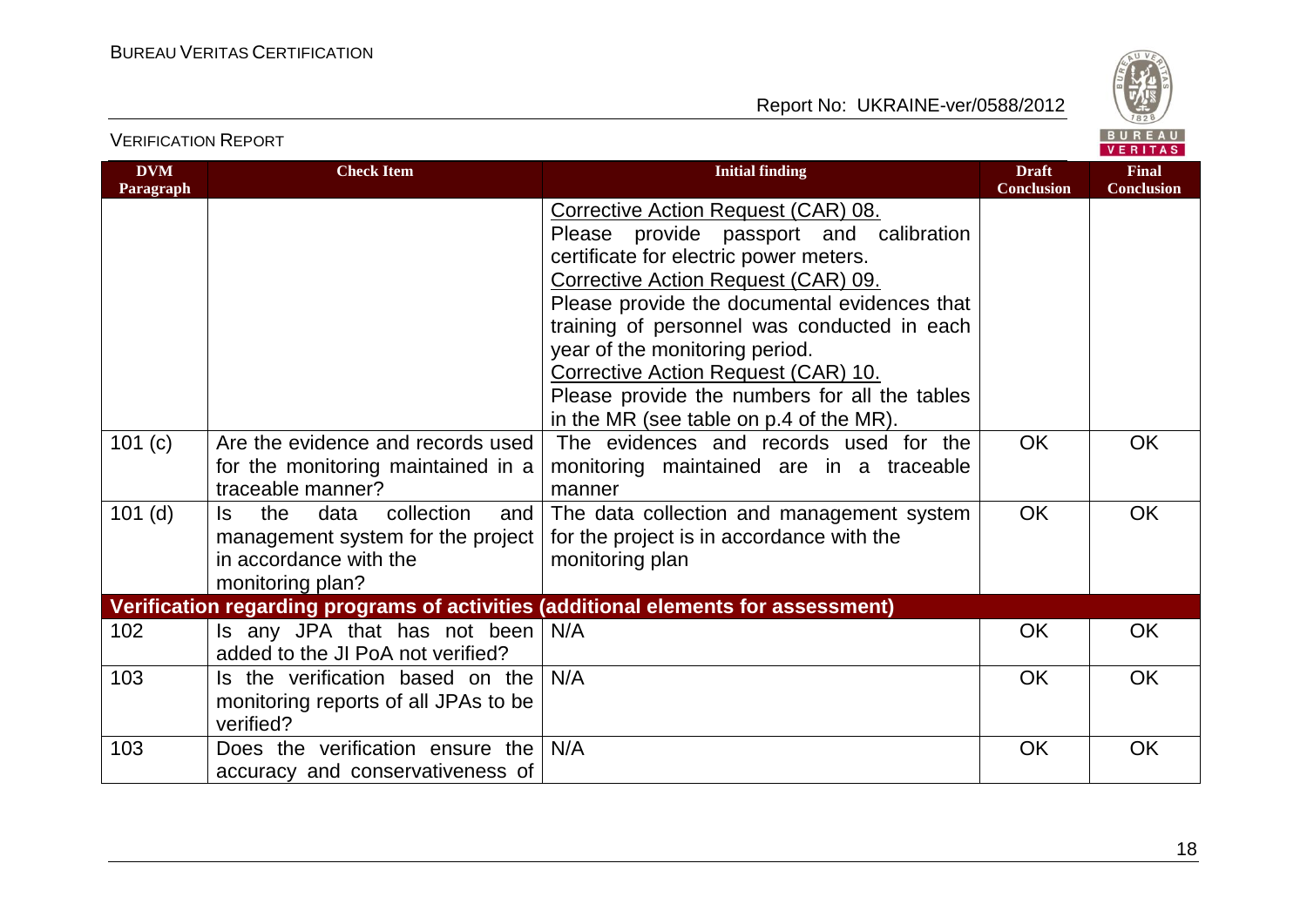VERIFICATION REPORT



| <b>DVM</b><br>Paragraph | <b>Check Item</b>                                                                                                                                                                                                                                                                                                                                                                                                                                                          | <b>Initial finding</b> | <b>Draft</b><br><b>Conclusion</b> | <b>Final</b><br><b>Conclusion</b> |
|-------------------------|----------------------------------------------------------------------------------------------------------------------------------------------------------------------------------------------------------------------------------------------------------------------------------------------------------------------------------------------------------------------------------------------------------------------------------------------------------------------------|------------------------|-----------------------------------|-----------------------------------|
|                         | the<br>emission<br>reductions<br><b>or</b><br>0f<br>removals<br>enhancements<br>generated by each JPA?                                                                                                                                                                                                                                                                                                                                                                     |                        |                                   |                                   |
| 104                     | Does the monitoring period not<br>overlap with previous monitoring<br>periods?                                                                                                                                                                                                                                                                                                                                                                                             | N/A                    | <b>OK</b>                         | OK                                |
| 105                     | If the AIE learns of an erroneously<br>included JPA, has the AIE informed<br>the JISC of its findings in writing?                                                                                                                                                                                                                                                                                                                                                          | N/A                    | OK                                | OK                                |
|                         | Applicable to sample-based approach only                                                                                                                                                                                                                                                                                                                                                                                                                                   |                        |                                   |                                   |
| 106                     | Does the sampling plan prepared<br>by the AIE:<br>(a) Describe its sample selection,<br>taking into<br>account that:<br>(i) For each verification that uses<br>a sample-based approach, the<br>selection<br>sample<br>shall<br>be<br>sufficiently representative of the<br>JPAs in the JI PoA such<br>extrapolation to all JPAs identified<br>for that verification is reasonable,<br>taking into account differences<br>among the characteristics<br>of<br>JPAs, such as: | N/A                    | <b>OK</b>                         | OK                                |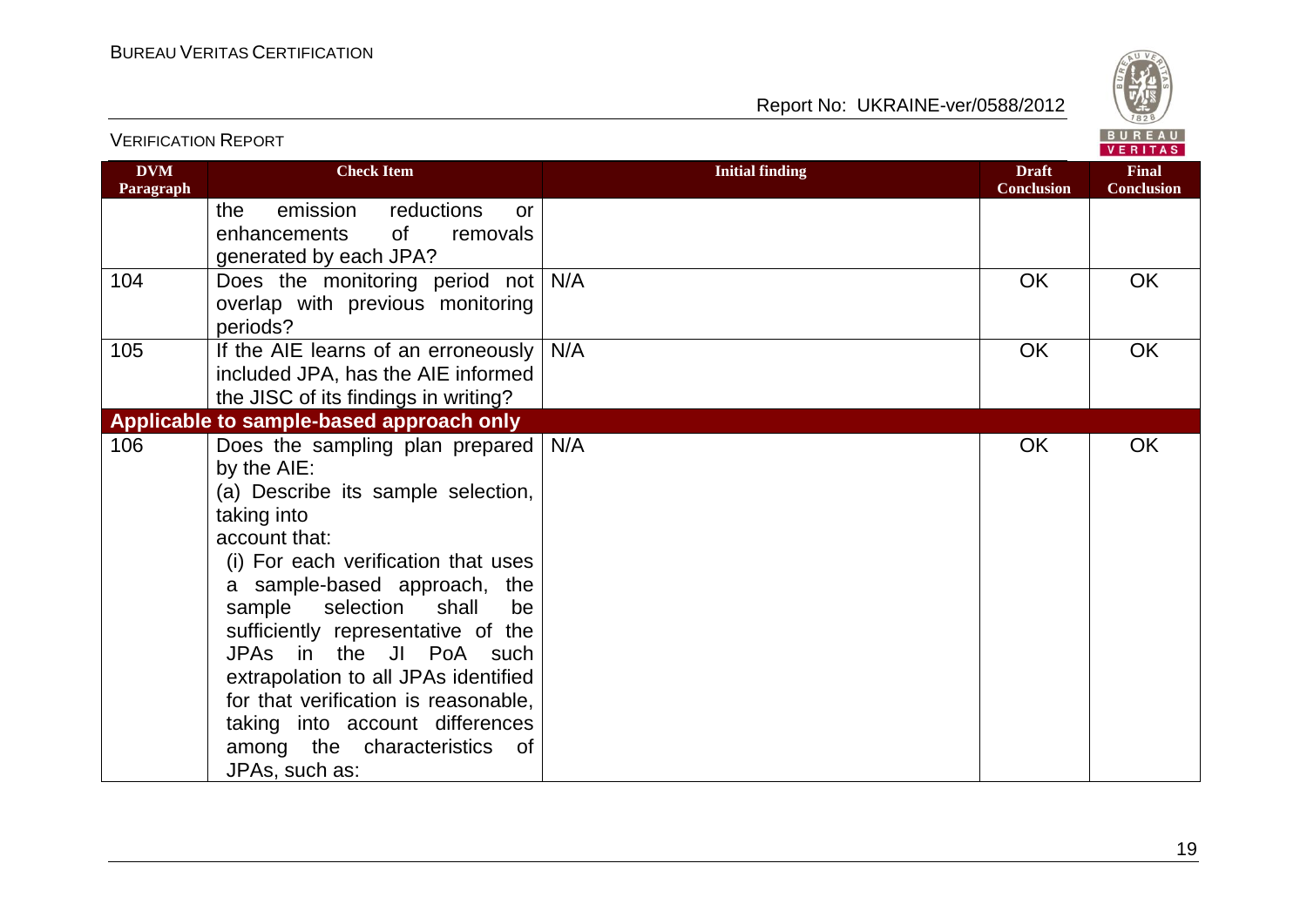

| <b>VERIFICATION REPORT</b> |                                                                                                                                                                                                                                                                                                                                                                                                                                                                     |                        |                                   | BUREAU<br>VERITAS                 |
|----------------------------|---------------------------------------------------------------------------------------------------------------------------------------------------------------------------------------------------------------------------------------------------------------------------------------------------------------------------------------------------------------------------------------------------------------------------------------------------------------------|------------------------|-----------------------------------|-----------------------------------|
| <b>DVM</b><br>Paragraph    | <b>Check Item</b>                                                                                                                                                                                                                                                                                                                                                                                                                                                   | <b>Initial finding</b> | <b>Draft</b><br><b>Conclusion</b> | <b>Final</b><br><b>Conclusion</b> |
|                            | - The types of JPAs;<br>The complexity<br>of<br>the<br>applicable technologies and/or<br>measures used;<br>- The geographical location of<br>each JPA;<br>- The amounts of expected<br>emission reductions of the JPAs<br>being verified;<br>- The number of JPAs for which<br>emission reductions are being<br>verified;<br>- The length of monitoring<br>periods of the JPAs being<br>verified; and<br>- The samples selected for prior<br>verifications, if any? |                        |                                   |                                   |
| 107                        | Is the sampling plan ready for<br>publication through the secretariat<br>along with the verification report<br>and supporting documentation?                                                                                                                                                                                                                                                                                                                        | N/A                    | <b>OK</b>                         | OK                                |
| 108                        | Has the AIE made site inspections  <br>of at least the square root of the<br>number of total JPAs, rounded to<br>the upper whole number? If the AIE                                                                                                                                                                                                                                                                                                                 | N/A                    | OK                                | <b>OK</b>                         |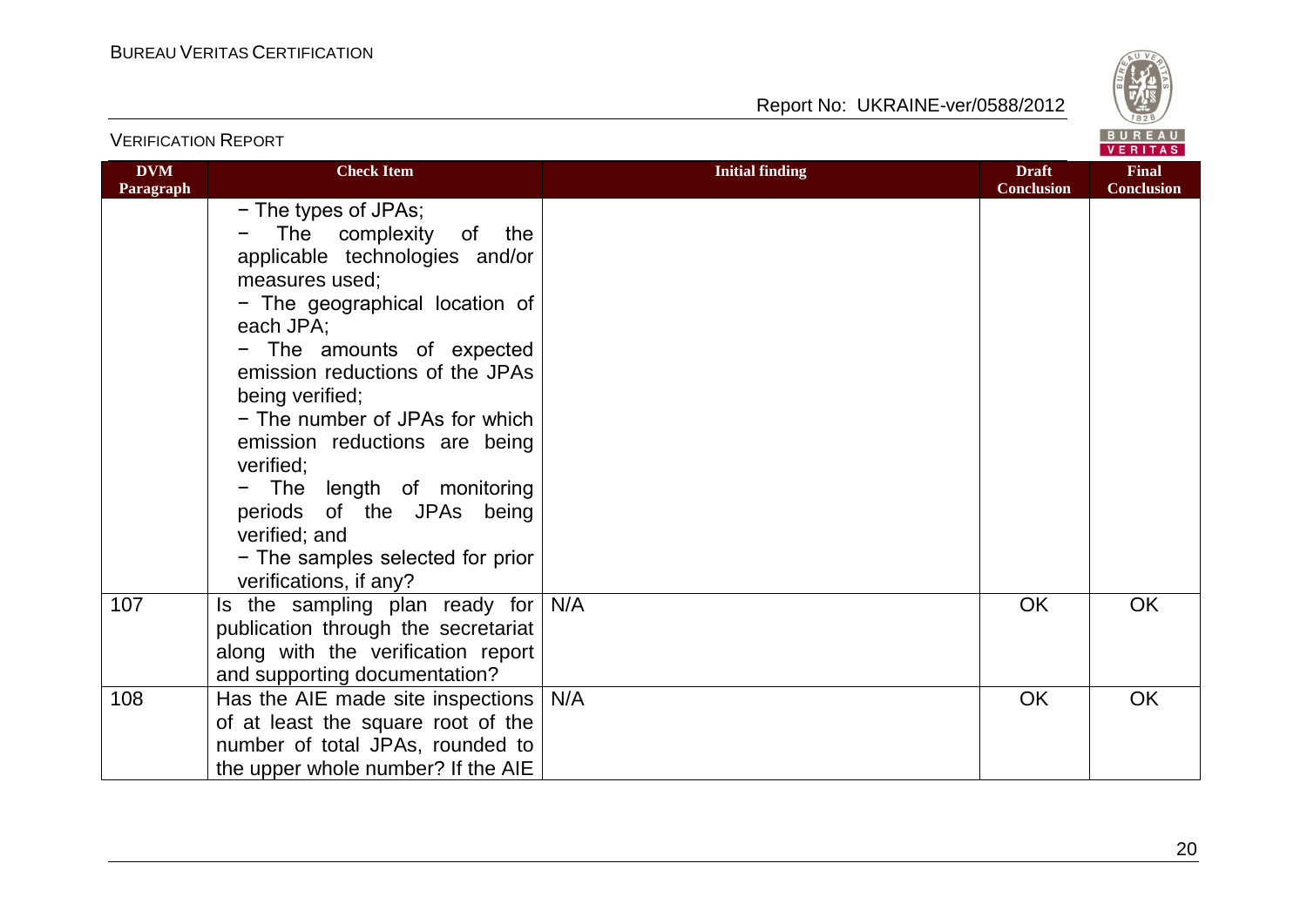

|                         |                                                                                                                                                                                                                                  |                        |                                   | <b>VERITAS</b>                    |  |
|-------------------------|----------------------------------------------------------------------------------------------------------------------------------------------------------------------------------------------------------------------------------|------------------------|-----------------------------------|-----------------------------------|--|
| <b>DVM</b><br>Paragraph | <b>Check Item</b>                                                                                                                                                                                                                | <b>Initial finding</b> | <b>Draft</b><br><b>Conclusion</b> | <b>Final</b><br><b>Conclusion</b> |  |
|                         | makes no site inspections or fewer<br>site inspections than the square<br>root of the number of total JPAs,<br>rounded to the upper whole<br>number, then does the AIE provide<br>a reasonable explanation and<br>justification? |                        |                                   |                                   |  |
| 109                     | Is the sampling plan available for $N/A$<br>submission to the secretariat for<br>the JISC.s ex ante assessment?<br>(Optional)                                                                                                    |                        | <b>OK</b>                         | OK.                               |  |
| 110                     | If the AIE learns of a fraudulently $N/A$<br>included JPA, a fraudulently<br>monitored JPA or an inflated<br>number of emission reductions<br>claimed in a JI PoA, has the AIE<br>informed the JISC of the fraud in<br>writing?  |                        | <b>OK</b>                         | <b>OK</b>                         |  |

VERIFICATION REPORT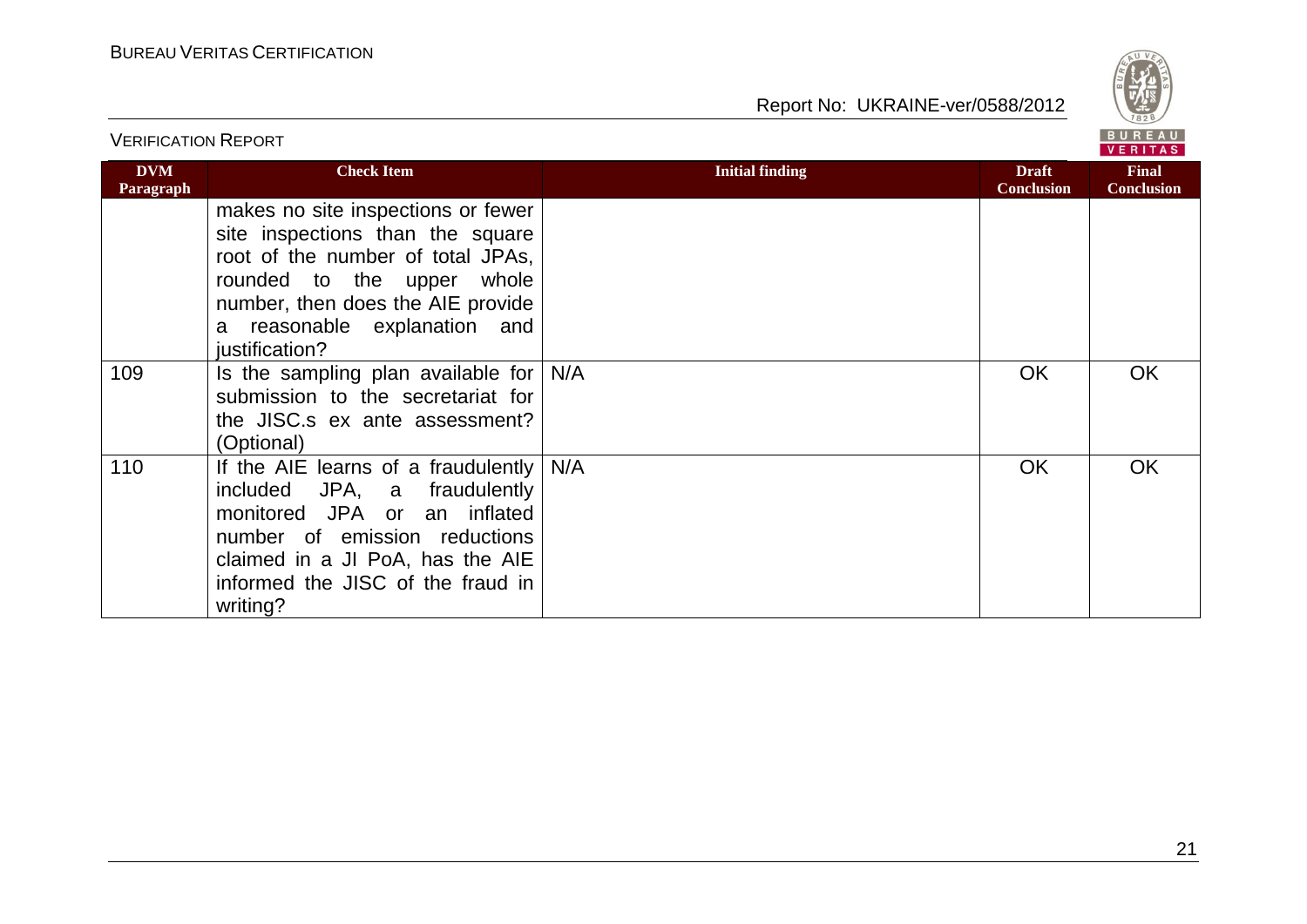

#### VERIFICATION REPORT

**Table 2 Resolution of Corrective Action and Clarification Requests**

| Draft report clarification and corrective<br>action requests by verification team                                                                                  | Ref. to<br>checkli<br>st<br>questio<br>n in<br>table 1 | Summary of project participant<br>response                      | <b>Verification team</b><br>conclusion                              |
|--------------------------------------------------------------------------------------------------------------------------------------------------------------------|--------------------------------------------------------|-----------------------------------------------------------------|---------------------------------------------------------------------|
| Corrective Action Request (CAR) 01.<br>Please provide the Letter of Approval<br>issued by the DFP of Ukraine. Please also<br>specify ITL of the project in the MR. |                                                        | Letter of Approval issued by the<br>DFP of Ukraine is provided. | LoAs were provided to the<br>verification team. Issue is<br>closed. |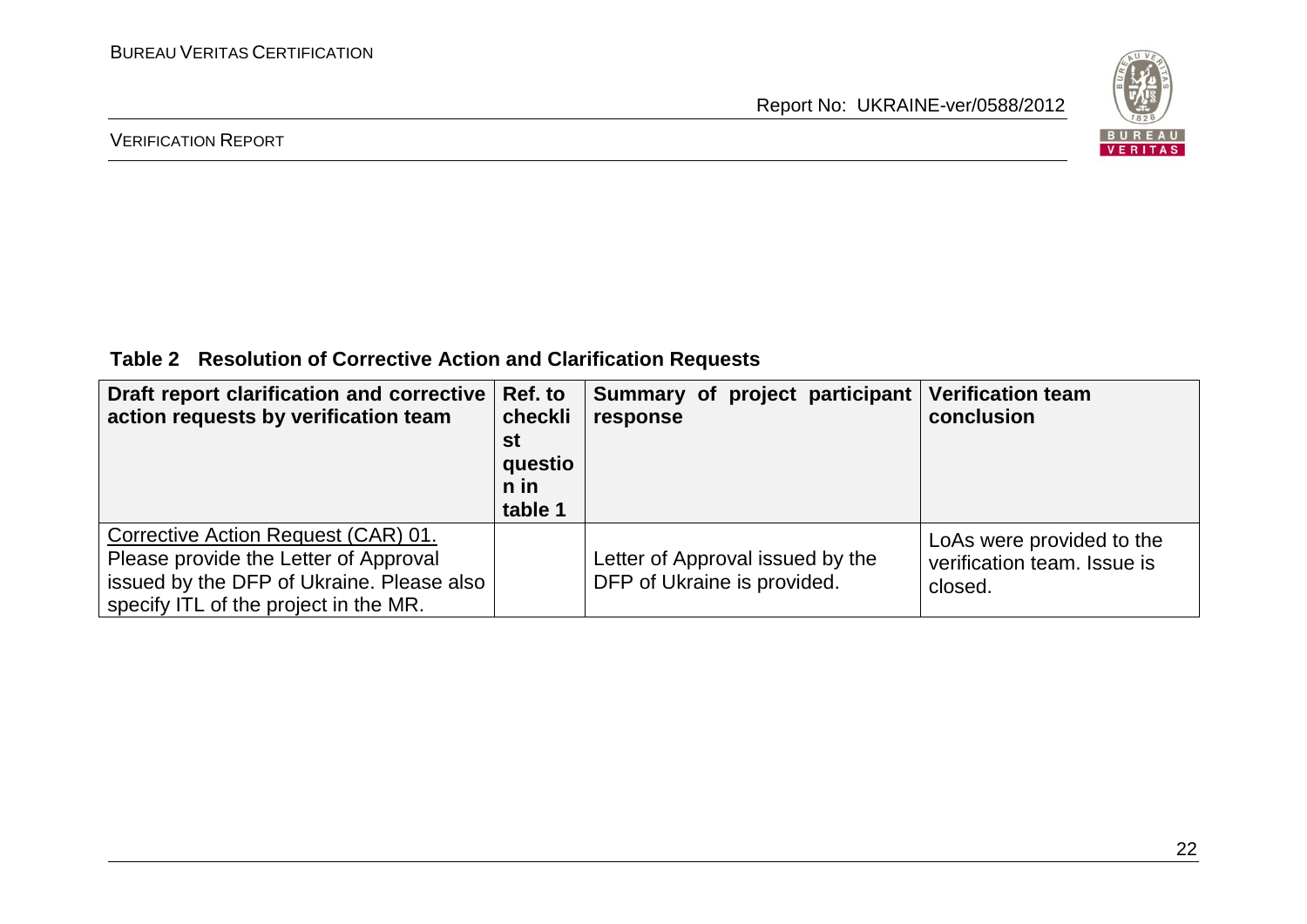

| <b>VERIFICATION REPORT</b>                                                                              |                                                                                                                                                                                                                                                                                                                                                                                                                                                                                                                                                                                         | BUREAU<br>VERITAS |
|---------------------------------------------------------------------------------------------------------|-----------------------------------------------------------------------------------------------------------------------------------------------------------------------------------------------------------------------------------------------------------------------------------------------------------------------------------------------------------------------------------------------------------------------------------------------------------------------------------------------------------------------------------------------------------------------------------------|-------------------|
| Corrective Action Request (CAR) 02.<br>Please specify ITL of the project in the<br>MR.                  | In accordance with JOINT<br><b>IMPLEMENTATION</b><br><b>DETERMINATION AND</b><br><b>VERIFICATION MANUAL</b><br>paragraphs 90 "The AIE should<br>assess whether at least one written<br>project approval by a Party<br>involved in the JI project, other<br>than the host Party(ies), has been<br>issued by the DFP of that Party<br>when submitting the first<br>verification report to the secretariat<br>for publication in accordance with<br>paragraph 38 of the JI guidelines,<br>at the latest". Project approval by<br>Parties involved is provided to the<br>verification team. | Issue is closed.  |
| Corrective Action Request (CAR) 03.<br>Please exclude reference 2 from p.3 of<br>the Monitoring report. | Excluded                                                                                                                                                                                                                                                                                                                                                                                                                                                                                                                                                                                | CAR is closed.    |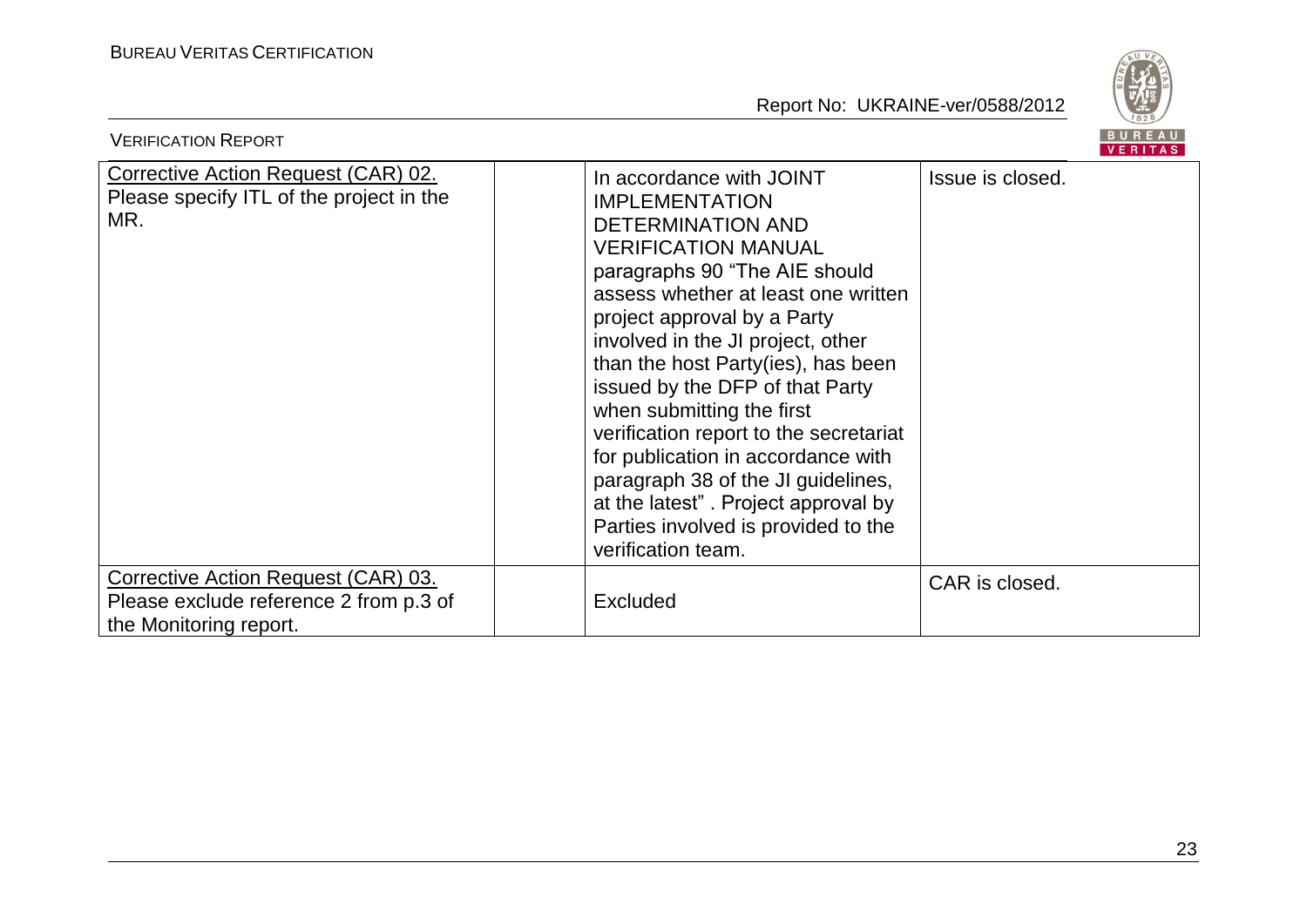

| <b>VERIFICATION REPORT</b>                                                                                                                               |                                                                                                                                                                                                                                                                                                                  | BUREAU<br>VERITAS                                                                          |
|----------------------------------------------------------------------------------------------------------------------------------------------------------|------------------------------------------------------------------------------------------------------------------------------------------------------------------------------------------------------------------------------------------------------------------------------------------------------------------|--------------------------------------------------------------------------------------------|
| Corrective Action Request (CAR) 04.<br>Reference 6 does not contain the referred<br>value 0.85. Please correct or clarify how<br>the value was achieved. | Reference is corrected. The<br>referred value 0.85 kg/m3 is taken<br>as an average between two<br>suggested types of diesel: summer<br>and winter<br>http://elarum.ru/info/standards/gost<br>- 305-82/table 2 from GOST 305-<br>82 Diesel Fuel. Specifications.<br>Values are converted from kg/m3<br>into kg/l. | CAR is closed based on the<br>appropriate explanation of<br>the origin of requested value. |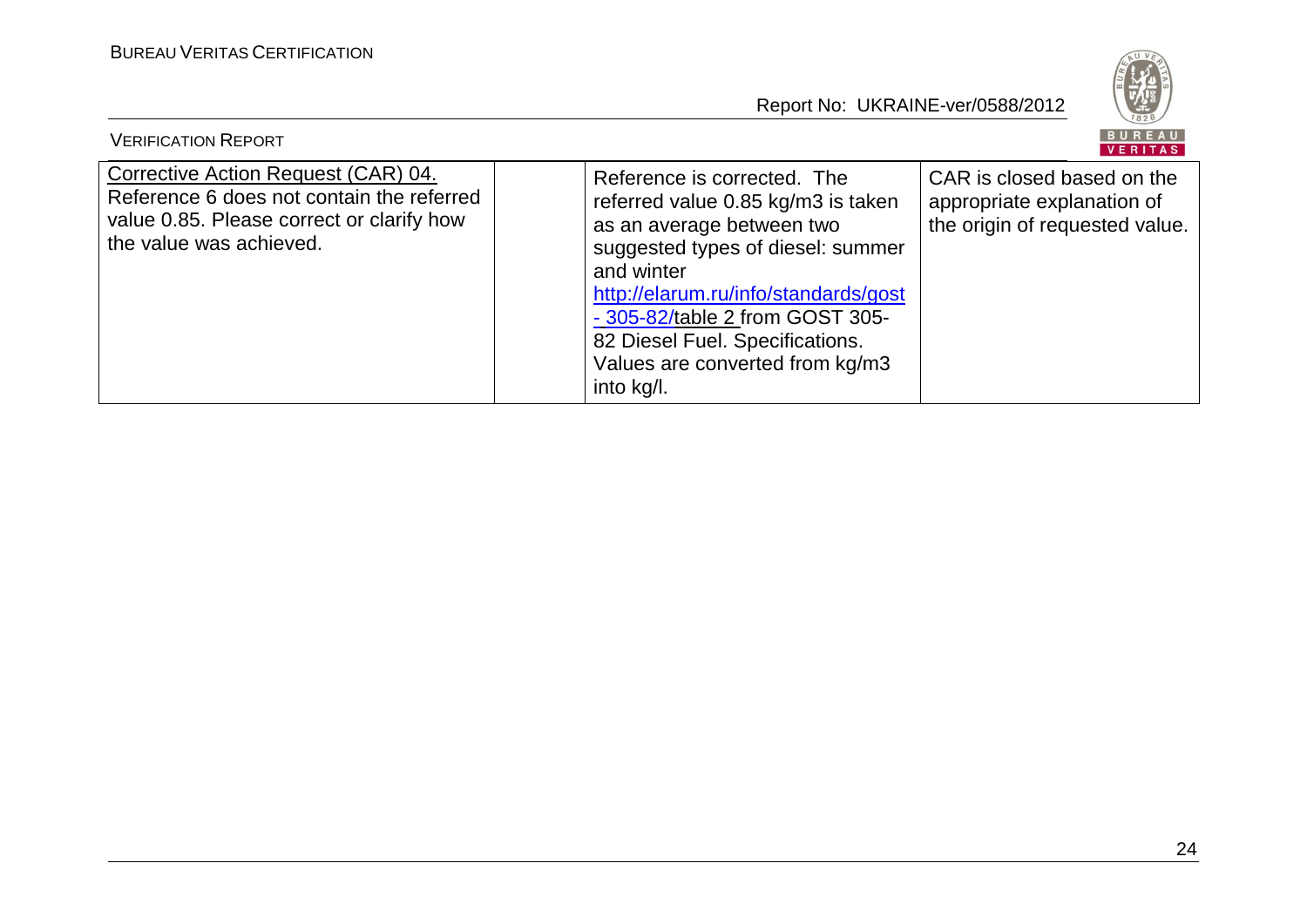

| <b>VERIFICATION REPORT</b>                                                                                                                                                     |                                                                                                                                                                                                                                                                                                                                                                                                                                                                                                                                                                                                                                                                                                                                                                                                                  | BUREAU<br><b>VERITAS</b>                                                                                        |
|--------------------------------------------------------------------------------------------------------------------------------------------------------------------------------|------------------------------------------------------------------------------------------------------------------------------------------------------------------------------------------------------------------------------------------------------------------------------------------------------------------------------------------------------------------------------------------------------------------------------------------------------------------------------------------------------------------------------------------------------------------------------------------------------------------------------------------------------------------------------------------------------------------------------------------------------------------------------------------------------------------|-----------------------------------------------------------------------------------------------------------------|
| <b>Corrective Action Request (CAR) 05.</b><br>For the parameter $EF_{CH4, \text{CM}}$ please use<br>the latest version of NIR for 1990-2010.<br>Please check the reference 11. | In latest NIR of Ukraine 1990-2010<br>asserts that there is coefficient of<br>methane emission for coal that is<br>already mined 2,4 m3/t (p.122). 2,4<br>$m3/t$ (p.122) is a coefficient of<br>emissions of methane in the post-<br>coal mining whereas in our<br>calculations we use another<br>coefficient such as average rate for<br>fugitive methane emissions from<br>coal mining. The principal<br>difference between these two<br>factors is one takes into account<br>the emissions of methane during<br>the mining, while another - post<br>production. The period after the<br>coal is not considered in the<br>project. That is why we use<br>average rate for fugitive methane<br>emissions from coal mining from<br>latest NIR where the coefficient is<br>presented. Reference 11 is<br>checked. | Explanation provided was<br>analyzed by the verification<br>team and found to be<br>appropriate. CAR is closed. |
| Corrective Action Request (CAR) 06.<br>Please check and correct the reference<br>11.                                                                                           | See answer to CAR 05.                                                                                                                                                                                                                                                                                                                                                                                                                                                                                                                                                                                                                                                                                                                                                                                            | Closed.                                                                                                         |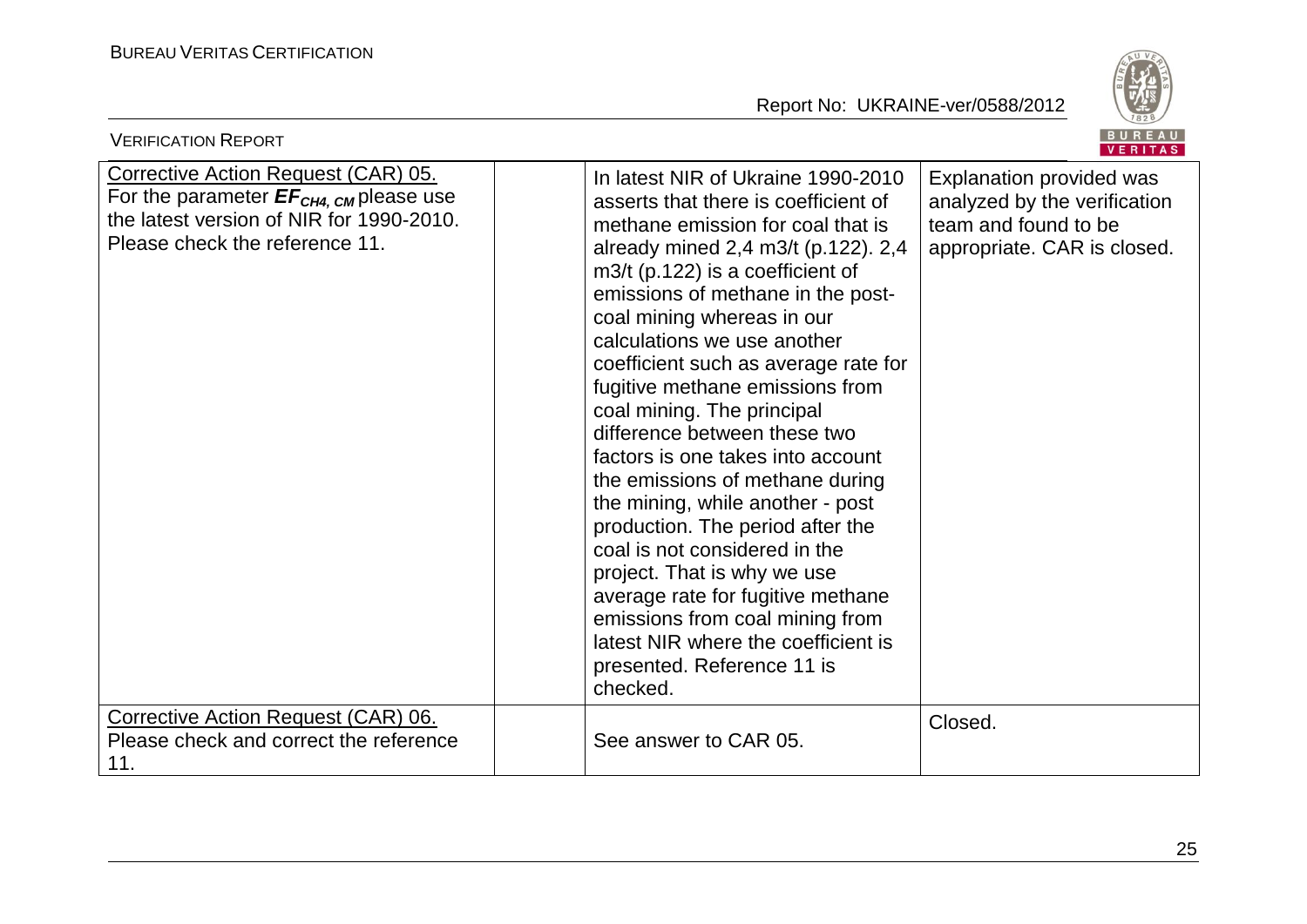

| BUREAU<br><b>VERIFICATION REPORT</b><br><b>VERITAS</b>                                                                                                                                              |                                                                                                                                                                                                                               |                                                                        |  |
|-----------------------------------------------------------------------------------------------------------------------------------------------------------------------------------------------------|-------------------------------------------------------------------------------------------------------------------------------------------------------------------------------------------------------------------------------|------------------------------------------------------------------------|--|
| Corrective Action Request (CAR) 07.<br>Please provide passport and calibration<br>certificates that ensure accuracy of<br>measuring in the monitoring period for<br>scales weighing extracted coal. | Passport and calibration<br>certificates that ensure accuracy of<br>measuring in the monitoring period<br>for scales is provided. In MR v1<br>was made a mistake in the dates of<br>calibration. The mistake is<br>corrected. | Issue is closed based on the<br>analysis of documentation<br>provided. |  |
| Corrective Action Request (CAR) 08.<br>Please provide passport and calibration<br>certificate for electric power meters.                                                                            | Passport and calibration certificate<br>for electric power meters are<br>provided.                                                                                                                                            | Issue is closed based on the<br>analysis of documentation<br>provided. |  |
| Corrective Action Request (CAR) 09.<br>Please provide the documental evidences<br>that training of personnel was conducted<br>in each year of the monitoring period.                                | The documental evidences that<br>training of personnel was<br>conducted according to schedule<br>are provided.                                                                                                                | Issue is closed based on the<br>analysis of documentation<br>provided. |  |
| Corrective Action Request (CAR) 10.<br>Please provide the numbers for all the<br>tables in the MR (see table on p.4 of the<br>MR).                                                                  | The numbers for all the tables in<br>the MR is provided.                                                                                                                                                                      | CAR is closed based on the<br>corrections in the MR.                   |  |
| Clarification Request (CL) 01.<br>Please clarify whether dismantling facility<br>was operational for the whole monitoring<br>period or were there any stoppages in its<br>operation?                | Scheduled downtimes for repairs<br>and due to the severe frosts is<br>presented in sheet "data" of excel<br>file and in section B.1 of MR.                                                                                    | CL is closed                                                           |  |